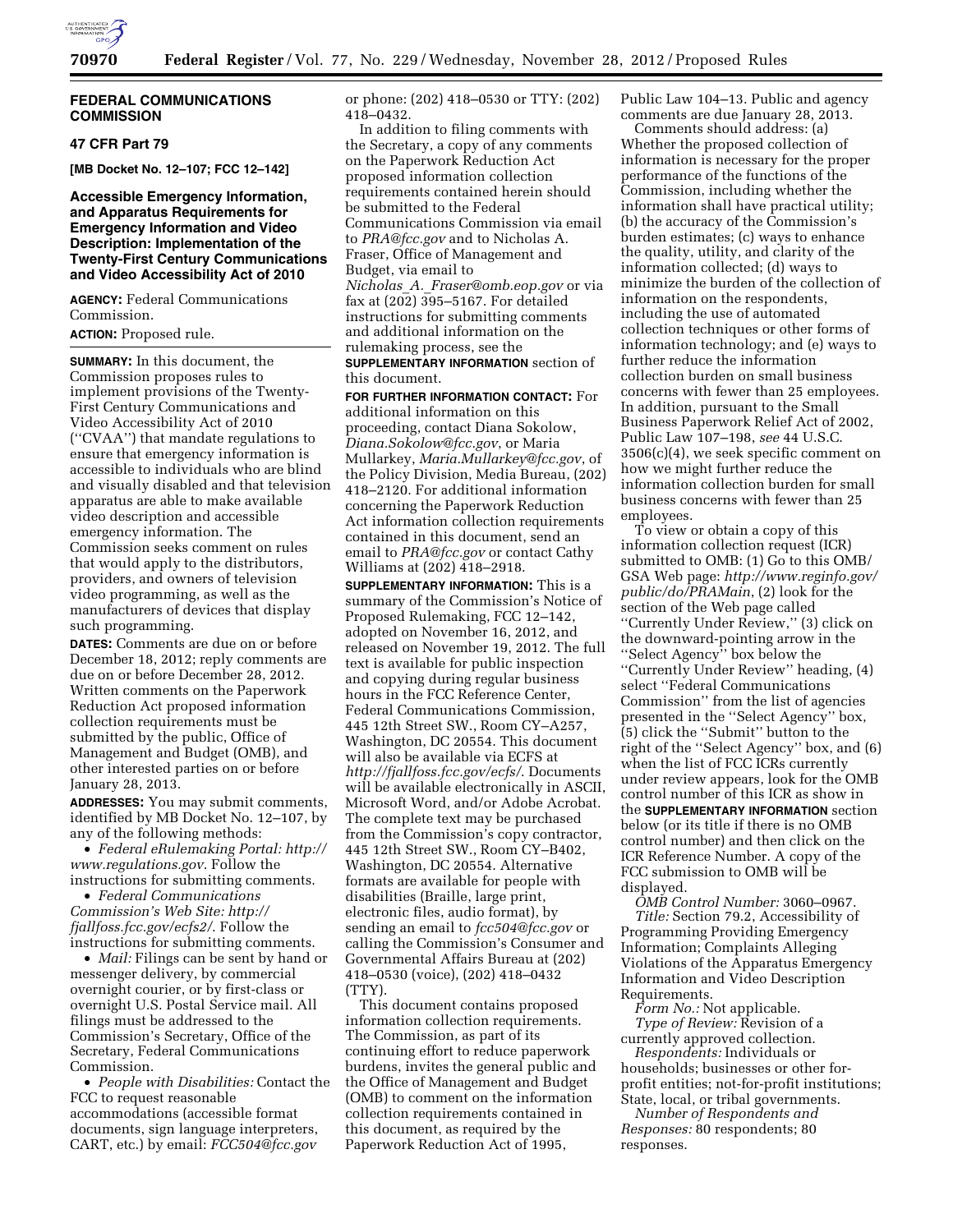*Estimated Time per Response:* 1–3 hours.

*Frequency of Response:* On occasion reporting requirement; Third party disclosure requirement.

*Obligation to Respond:* Voluntary. The statutory authority for this collection of information is contained in the Twenty-First Century Communications and Video Accessibility Act of 2010, Pub. L. 111– 260, 124 Stat. 2751, and 47 U.S.C. 151, 152(a), 154(i), 154(j), 303, 307, 309, 310, 330(b) and 613.

*Total Annual Burden:* 93 hours. *Total Annual Costs:* \$12,600.

*Privacy Act Impact Assessment:* Yes. The Privacy Impact Assessment (PIA) was completed on June 28, 2007. It may be reviewed at: *[http://www.fcc.gov/](http://www.fcc.gov/omd/privacyact/Privacy_Impact_Assessment.html)  [omd/privacyact/](http://www.fcc.gov/omd/privacyact/Privacy_Impact_Assessment.html)* 

*Privacy*\_*Impact*\_*[Assessment.html](http://www.fcc.gov/omd/privacyact/Privacy_Impact_Assessment.html)*. The Commission is in the process of updating the PIA to incorporate various revisions made to the SORN.

*Nature and Extent of Confidentiality:*  Confidentiality is an issue to the extent that individuals and households provide personally identifiable information, which is covered under the FCC's system of records notice (SORN), FCC/CGB–1, ''Informal Complaints and Inquiries.'' As required by the Privacy Act, 5 U.S.C. 552a, the Commission also published a SORN, FCC/CGB–1 ''Informal Complaints and Inquiries,'' in the **Federal Register** on December 15, 2009 (74 FR 66356) which became effective on January 25, 2010.

*Needs and Uses:* The Commission is seeking approval for this proposed information collection from the Office of Management and Budget (OMB). On November 19, 2012, the Commission released a Notice of Proposed Rulemaking, MB Docket No. 12–107; FCC 12–142. This rulemaking proposed information collection requirements that support the Commission's accessible emergency information and apparatus rules that would be codified at 47 CFR 79.2, 79.105, and 79.106, as required by the CVAA.

*The proposed information collection requirements consist of:* 

*Complaints alleging violations of the emergency information rules.* 

Pursuant to existing rule 47 CFR 79.2, consumers may file complaints alleging violations of the accessible emergency information requirements. As a result of the proposed revisions to the existing rule, we have estimated in increase in the number of complaints filed annually pursuant to this rule.

*Complaints alleging violations of the apparatus emergency information and video description requirements.* 

Pursuant to proposals contained in the NPRM, consumers could file complaints alleging violations of the proposed rules containing apparatus emergency information and video description requirements, 47 CFR 79.105–79.106. A complaint alleging a violation of the apparatus rules related to emergency information and video description may be transmitted to the Consumer and Governmental Affairs Bureau by any reasonable means, such as the Commission's online informal complaint filing system, letter in writing or Braille, facsimile transmission, telephone (voice/TRS/TTY), email, or some other method that would best accommodate the complainant's disability. Given that the population intended to benefit from the rules adopted would be blind or visually impaired, if a complainant calls the Commission for assistance in preparing a complaint, Commission staff would document the complaint in writing for the consumer and such communication would be deemed a written complaint. The NPRM proposes that such complaints should include certain information about the complainant and the alleged violation. The Commission will forward such complaints, as appropriate, to the named manufacturer or provider for its response, as well as to any other entity that Commission staff determines may be involved, and may request additional information from any relevant parties when, in the estimation of Commission staff, such information is needed to investigate the complaint or adjudicate potential violations of Commission rules. The Commission is seeking OMB approval for the proposed information collection requirements.

## **Summary of the Notice of Proposed Rulemaking**

## **I. Introduction**

1. The Federal Communications Commission (''Commission'') initiates this proceeding to implement the provisions of the Twenty-First Century Communications and Video Accessibility Act of 2010 (''CVAA'') requiring that emergency information be made accessible to individuals who are blind or visually impaired and that certain equipment be capable of delivering video description and emergency information to those individuals. First, pursuant to section 202 of the CVAA, this Notice of Proposed Rulemaking (''*NPRM''*) proposes to make televised emergency information 1 more accessible to

individuals who are blind or visually impaired by requiring the use of a secondary audio stream to provide emergency information aurally that is conveyed visually during programming other than newscasts. Second, we seek comment under section 203 of the CVAA on how to ensure that television apparatus are able to make available video description,2 as well as to make emergency information accessible to individuals who are blind or visually impaired. Our section 203 discussion focuses on the availability of secondary audio streams, because that is both the mechanism for providing video description and our proposed mechanism for making emergency information accessible.3 Our goal in this proceeding is to enable individuals who are blind or visually impaired to access emergency information and video description services more easily. The proposed revisions to our rules will help fulfill the purpose of the CVAA to ''update the communications laws to help ensure that individuals with disabilities are able to fully utilize communications services and equipment and better access video programming.'' H.R. Rep. No. 111–563, 111th Cong., 2d Sess. at 19 (2010) (''House Committee Report''); S. Rep. No. 111–386, 111th Cong., 2d Sess. at 1 (2010) (''Senate Committee Report'').

## **II. Background**

2. Section 202 of the CVAA requires the Commission to complete a proceeding to ''identify methods to

2 ''Video description'' is defined as ''[t]he insertion of audio narrated descriptions of a television program's key visual elements into natural pauses between the program's dialogue.'' 47 CFR 79.3(a)(3).

3A separate proceeding will address sections 204 and 205 of the CVAA, which pertain to user interfaces and video programming guides and menus. Public Notice, *Media Bureau and Consumer and Governmental Affairs Bureau Seek Comment on Second VPAAC Report: User Interfaces, and Video Programming Guides and Menus,* 27 FCC Rcd 4191 (2012).

<sup>1</sup> ''Emergency information'' is defined in the Commission's rules as ''[i]nformation, about a

current emergency, that is intended to further the protection of life, health, safety, and property, *i.e.,*  critical details regarding the emergency and how to respond to the emergency.'' 47 CFR 79.2(a)(2). Emergency information might pertain to emergencies such as ''tornadoes, hurricanes, floods, tidal waves, earthquakes, icing conditions, heavy snows, widespread fires, discharge of toxic gases, widespread power failures, industrial explosions, civil disorders, school closings and changes in school bus schedules resulting from such conditions, and warnings and watches of impending changes in weather." Id. "Critical details include, but are not limited to, specific details regarding the areas that will be affected by the emergency, evacuation orders, detailed descriptions of areas to be evacuated, specific evacuation routes, approved shelters or the way to take shelter in one's home, instructions on how to secure personal property, road closures, and how to obtain relief assistance.'' Note to 47 CFR 79.2(a)(2).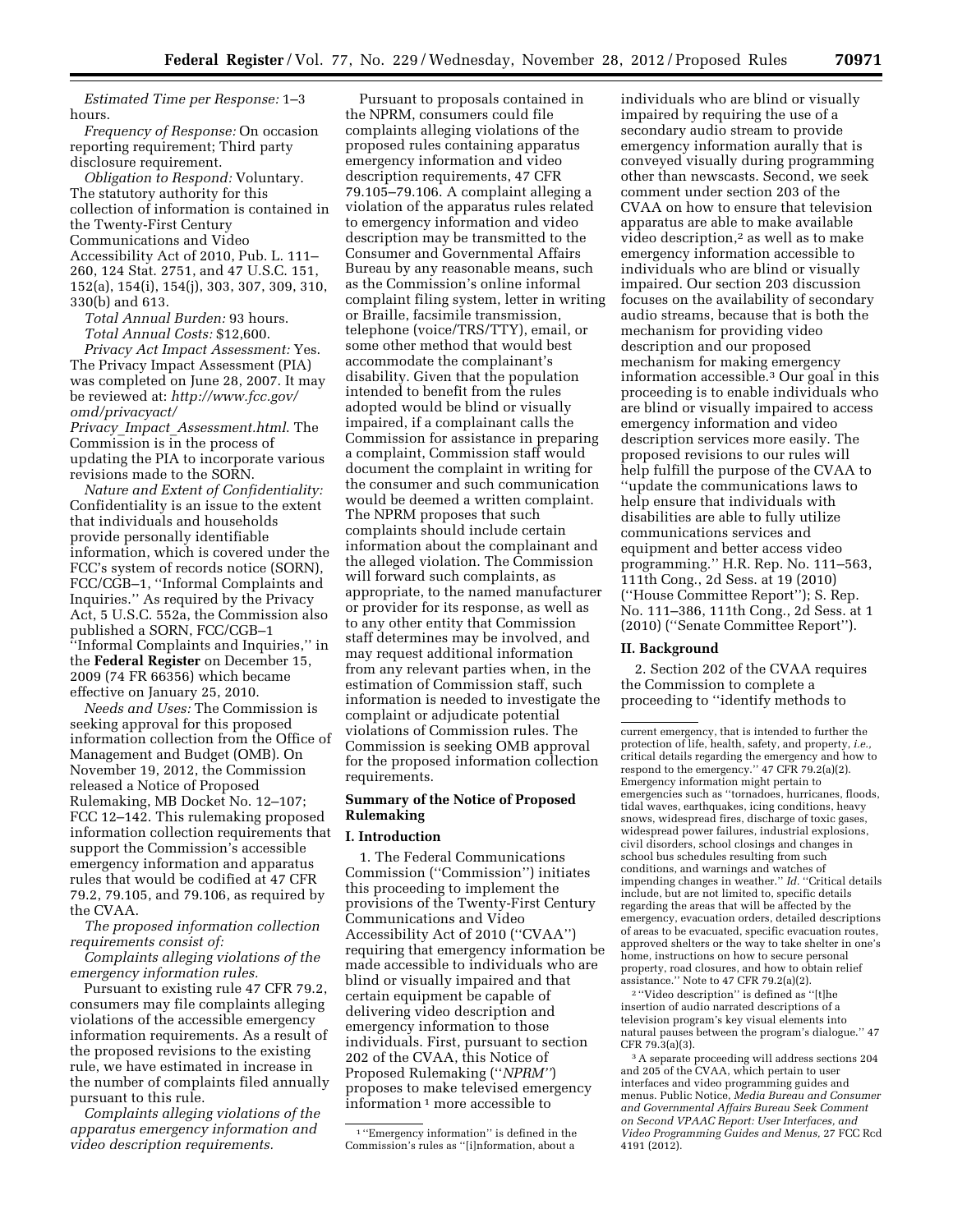convey emergency information (as that term is defined in § 79.2 of title 47, Code of Federal Regulations) in a manner accessible to individuals who are blind or visually impaired.'' 4 47 U.S.C. 613(g)(1). The Commission must also ''promulgate regulations that require video programming providers and video programming distributors (as those terms are defined in § 79.1 of title 47, Code of Federal Regulations) and program owners to convey such emergency information in a manner accessible to individuals who are blind or visually impaired.'' 47 U.S.C. 613(g)(2). In addition, section 203 of the CVAA directs the Commission to prescribe regulations requiring apparatus to have the capability to decode and make available emergency information in a manner that is accessible to individuals who are blind or visually impaired, and to decode and make available video description services. 47 U.S.C. 303(u)(1). The CVAA requires that the Commission complete its proceeding on access to emergency information by April 9, 2013, and on apparatus requirements for video description and emergency information by October 9, 2013.

3. The CVAA also required the Chairman of the Commission to establish an advisory committee known as the Video Programming Accessibility Advisory Committee (''VPAAC''). The Commission announced the establishment of the VPAAC on December 7, 2010, and the committee began meeting in January 2011. The VPAAC divided itself into four advisory working groups, with Working Group 3 focused on emergency information and Working Group 2 focused on video description. Section 201(e)(2) of the CVAA required the VPAAC to submit a report on video description and emergency information to the Commission within 18 months after the date of enactment of the CVAA, or by April 9, 2012. The VPAAC submitted this report on April 9, 2012.5 In the

5Second Report of the Video Programming Accessibility Advisory Committee on the Twenty-

VPAAC Second Report, Working Group 3 presented its findings on methods to convey emergency information to individuals who are blind or visually impaired, including alternatives that it considered and rejected. Working Group 3 concluded that crawls containing emergency information should be made accessible to persons who are blind or visually impaired by transmitting an audio representation of the emergency information on a secondary audio stream, as the Commission now proposes. Working Group 3 also suggested issues that should be analyzed further, and it described variables that may affect implementation deadlines. In a separate section of the same report, Working Group 2 presented information on technical capabilities, protocols, and procedures by which video description reaches the consumer, as well as developments for the delivery of video description. Working Group 2 then set forth its findings and recommendations pertaining to the creation and delivery of video description.<sup>6</sup> The Media Bureau and the Consumer and Governmental Affairs Bureau sought comment on the portions of the VPAAC Second Report that address emergency information and video description.

4. The Commission previously addressed the issue of making televised emergency information accessible to those who are blind or visually impaired in 2000. *Implementation of Video Description of Video Programming,* Report and Order, 65 FR 54805 (2000) (''*2000 Video Description Order''*). The Commission adopted a rule that required broadcast stations and multichannel video programming distributors (''MVPDs'') ''that provide[] local emergency information to make the critical details of that information

6 In presenting its findings and recommendations, the VPAAC discussed the consumer position separately from the industry position where there was not a consensus. Additionally, we note that the VPAAC presented certain recommendations regarding the provision of information about programming that is video described, including proposals that entities be required to provide information about video described programming on their Web sites and to programming information distributors. These issues are beyond the scope of this proceeding, and accordingly we will not consider them here.

accessible to persons with visual disabilities'' in certain situations. Specifically, pursuant to § 79.2 of the Commission's rules, the emergency information requirements for accessibility to persons with visual disabilities vary based on whether the information is provided in the video portion of a newscast. First, if emergency information is provided in the video portion of a regularly scheduled newscast, or in the video portion of a newscast that interrupts regular programming, it must be made accessible to people who are blind or visually impaired.7 47 CFR 79.2(b)(1)(ii). This requires the aural presentation of emergency information that is being provided to viewers visually to be included as part of the primary program audio stream. Second, if emergency information is provided solely visually during programming that is not a newscast (such as through an on-screen crawl), it must be accompanied by an aural tone. 47 CFR 79.2(b)(1)(iii). It is the second situation that is the focus of the instant proceeding. Industry has coalesced around the use of three high-pitched tones to indicate the presence of onscreen emergency information, although the Commission's rules do not specify that three tones must be used. In this situation, when an individual who is blind or visually impaired hears the three tones, he or she must take some other action, such as turning on a radio, to determine the nature and severity of the situation. As a result, individuals who are blind or visually impaired may have inadequate or untimely access to emergency information. This proceeding seeks to remedy this situation by ensuring that the critical details of emergency information provided visually during programming other than a newscast will be fully accessible to those members of the program's audience who are blind or visually impaired.

5. In addition to emergency information, we also consider access to video description in this proceeding. Video description services make video programming accessible to individuals who are blind or visually impaired. Video description is the insertion of audio narrated descriptions of a

<sup>4</sup>Accessibility of this emergency information is a separate matter from accessibility of an activation of the Emergency Alert System (''EAS''), which facilitates emergency communications from the President, the heads of State and local government, their designated representatives, or the National Weather Service. *See* 47 CFR 11.1. In this proceeding we consider revisions to § 79.2 of our rules, whereas EAS is governed by Part 11 of our rules. *Compare* 47 CFR 79.2 with 47 CFR part 11. In a separate proceeding, the Commission considers ways to make EAS alerts more accessible to persons with disabilities. While the EAS rules apply only to certain emergency communications, as stated above, § 79.2 of the Commission's rules applies more broadly to televised emergency information. *Compare* 47 CFR 11.1 with 47 CFR 79.2.

First Century Communications and Video Accessibility Act of 2010, available at *[http://](http://vpaac.wikispaces.com) [vpaac.wikispaces.com](http://vpaac.wikispaces.com)* (''VPAAC Second Report''). The portion of the report that addresses video description is available at *[http://vpaac.wikispaces.](http://vpaac.wikispaces.com/file/view/120409+VPAAC+Video+Description+REPORT+AS+SUBMITTED+4-9-2012.pdf) [com/file/view/120409+VPAAC+Video+Description+](http://vpaac.wikispaces.com/file/view/120409+VPAAC+Video+Description+REPORT+AS+SUBMITTED+4-9-2012.pdf) [REPORT+AS+SUBMITTED+4-9-2012.pdf.](http://vpaac.wikispaces.com/file/view/120409+VPAAC+Video+Description+REPORT+AS+SUBMITTED+4-9-2012.pdf)* The portion of the report that addresses access to emergency information is available at *[http://vpaac.](http://vpaac.wikispaces.com/file/view/120409+VPAAC+Access+to+Emergency+Information+REPORT+AS+SUBMITTED+4-9-2012.pdf) [wikispaces.com/file/view/120409+VPAAC+Access+](http://vpaac.wikispaces.com/file/view/120409+VPAAC+Access+to+Emergency+Information+REPORT+AS+SUBMITTED+4-9-2012.pdf) [to+Emergency+Information+REPORT+AS+](http://vpaac.wikispaces.com/file/view/120409+VPAAC+Access+to+Emergency+Information+REPORT+AS+SUBMITTED+4-9-2012.pdf) [SUBMITTED+4-9-2012.pdf](http://vpaac.wikispaces.com/file/view/120409+VPAAC+Access+to+Emergency+Information+REPORT+AS+SUBMITTED+4-9-2012.pdf)*.

<sup>7</sup>Section 79.2 contains a separate requirement that video programming distributors must make emergency information that is provided in the audio portion of the programming accessible to persons with hearing disabilities by using closed captioning or a method of visual presentation. 47  $CFR$  79.2(b)(1)(i). That requirement is not at issue in this proceeding. Instead, this proceeding involves the portions of § 79.2(b) concerning accessibility to persons with visual disabilities. 47 CFR  $79.2(b)(i)$ (ii) through (iii).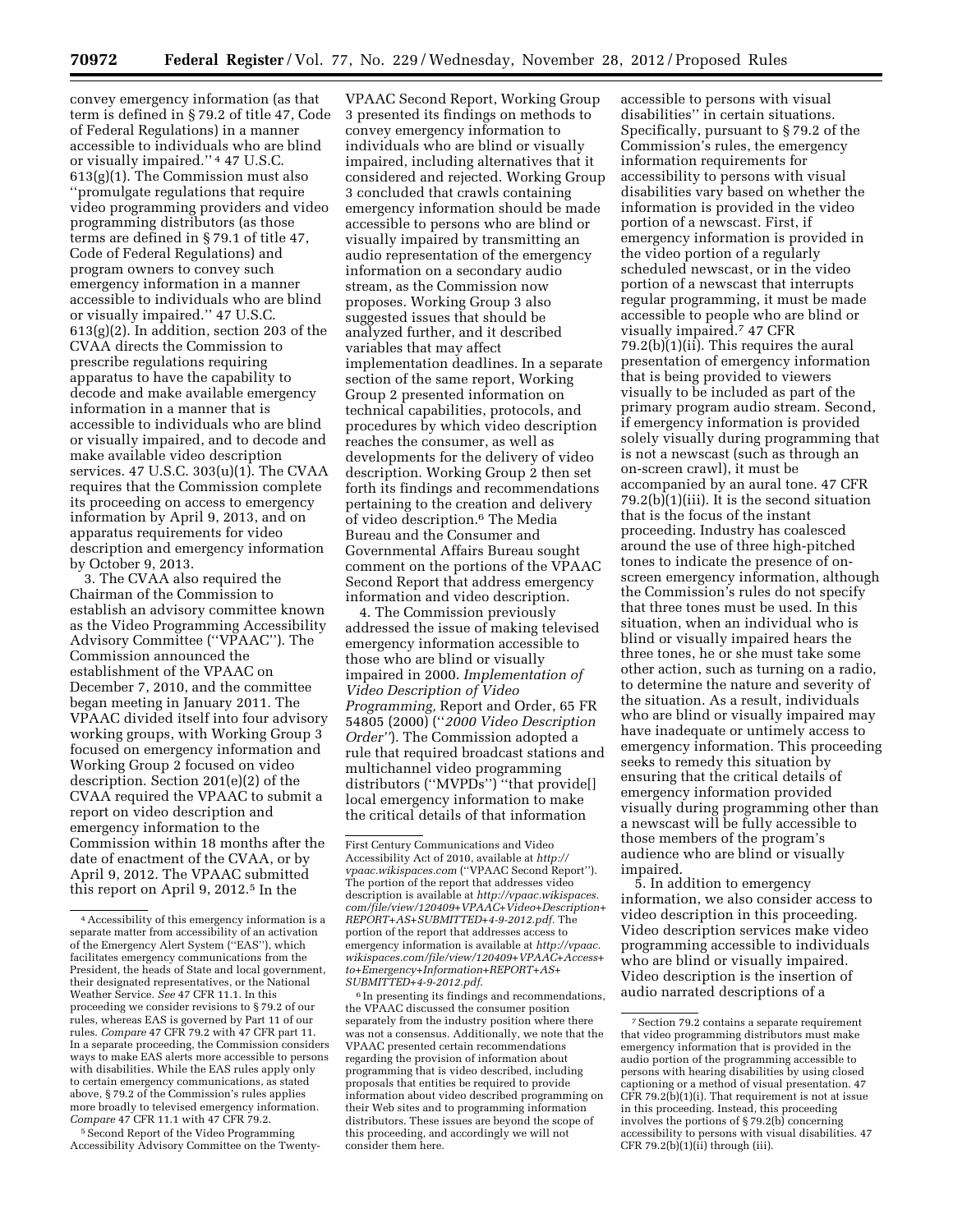television program's key visual elements U.S.C. 613(c). Instead, Congress into natural pauses between the program's dialogue. 47 CFR 79.3(a)(3). Last year, as directed by the CVAA, the Commission reinstated, with certain modifications, video description rules previously vacated by the United States Court of Appeals for the District of Columbia Circuit. *See* 47 U.S.C. 613(f)(1)–(2); *Video Description: Implementation of the Twenty-First Century Communications and Video Accessibility Act of 2010,* Report and Order, 76 FR 55585 (2011) (''*2011 Video Description Order''*). The rules require full-power affiliates of the top four national networks located in the top 25 television markets to provide 50 hours per calendar quarter of video-described prime time and/or children's programming. The rules also require MVPDs that operate systems with 50,000 or more subscribers to provide 50 hours per calendar quarter of videodescribed prime time and/or children's programming on each of the top five non-broadcast networks that they carry on those systems. Broadcast television stations and MVPDs must additionally ''pass through'' video description if they have the technical capability to do so. Broadcasters and MVPDs were required to be in full compliance with these requirements beginning on July 1, 2012. Video descriptions for digital television are provided as a secondary audio service, and typically a viewer can access video description through an onscreen menu provided by the viewer's home television receiver or set-top box.

### **III. Discussion**

6. At the outset, we do not, at this time, extend the scope of the emergency information and video description rules in this proceeding beyond the category of programming already covered by our existing emergency information and video description rules.8 47 CFR 79.2(a)–(b), 79.3(a)–(c). In other words, for purposes of this proceeding, the emergency information and video description rules will continue to apply to television broadcast services and MVPD services, but not to IP-delivered video programming that is not otherwise an MVPD service. Notably, Congress did not explicitly extend the scope of the emergency information rules to IPdelivered video programming, as it did in requiring closed captioning of IPdelivered video programming.9*See* 47

referenced television-based definitions of video programming distributors and providers. 47 U.S.C. 613(g)(2). In addition, as a practical matter, we note that the VPAAC found that ''at this time \* \* \* there does not appear to be any uniform or consistent methodology for delivering emergency information via the Internet.'' Similarly, we note that the CVAA directs that the Commission's video description regulations ''shall apply to video programming \* \* \* insofar as such programming is transmitted for display on television in digital format."  $47$  U.S.C.  $613(f)(2)(A)$ . Accordingly, the video description rules require video description only by television broadcast stations and MVPDs. Consistent with this view and as explained more fully below, we propose to limit the scope of the apparatus rules that the Commission will adopt in this proceeding to apparatus that make available the type of programming that is subject to our existing emergency information rules, as set forth in § 79.2, and our existing video description rules, as set forth in § 79.3, *i.e.,* apparatus designed to receive, play back, or record broadcast or MVPD service. We seek comment on this analysis.

### *A. Accessible Emergency Information*

7. The CVAA requires us to ''promulgate regulations that require video programming providers and video programming distributors [as defined in § 79.1 of our rules] and program owners to convey such emergency information in a manner accessible to individuals who are blind or visually impaired.'' 47 U.S.C. 613(g)(2). Based upon the VPAAC Second Report and the record assembled in this proceeding regarding the relative advantages and disadvantages of several possible

methods, discussed below, we propose to require covered entities to make emergency information that is provided visually during programming that is not a newscast (such as that provided via crawls) accessible to individuals who are blind or visually impaired by using a secondary audio stream to provide that emergency information aurally and concurrently with the emergency information being conveyed visually.

8. As noted above, our emergency information rules currently require video programming distributors to do two things to make emergency information accessible to individuals who are blind or visually impaired.<sup>10</sup> First, for emergency information that is provided in the video portion of a regularly scheduled newscast or a newscast that interrupts regular programming, they must make the emergency information accessible to persons with visual disabilities. 47 CFR  $79.2(b)(1)(ii)$ . This accessibility is achieved through the aural presentation in the main program audio of emergency information that is being provided to viewers visually. No commenters indicated a need to revise the existing rules for this situation. We, therefore, do not propose any substantive changes to this requirement and expect covered entities to comply with the existing rule.

9. Second, for emergency information that is provided in the video portion of programming that is not a regularly scheduled newscast or a newscast that interrupts regular programming, under our current rules video programming distributors must accompany the emergency information with an aural tone. 47 CFR 79.2(b)(1)(iii). We seek comment on our proposal to modify this requirement as the VPAAC advocates by requiring video programming distributors to make emergency information available on a secondary audio stream, if that information is provided visually in programming that

<sup>8</sup>We note that Congress directed the Commission to conduct inquiries on further video description requirements in the future. 47 U.S.C. 613(f)(3).

<sup>9</sup>We note, however, that Congress charged the VPAAC to report and make recommendations to the Commission with respect to the delivery of accessible emergency information and video

description using IP. Public Law 111–260, sections 201(e)(2)(B), (C), and (E) (charging the VPAAC to identify ''the performance objectives \* \* \* needed to permit content providers, content distributors, Internet service providers, software developers, and device manufacturers to reliably encode, transport, receive, and render video descriptions of video programming, except for consumer generated media, and emergency information delivered using Internet protocol or digital broadcast television''; to identify ''additional protocols \* \* \* for the delivery of video descriptions of video programming, except for consumer generated media, and emergency information delivered using Internet protocol or digital broadcast television \* \* \*''; and to recommend ''any regulations that may be necessary to ensure compatibility between video programming, except for consumer generated media, delivered using Internet protocol or digital broadcast television and devices capable of receiving and displaying such programming, except for consumer generated media, in order to facilitate access to video descriptions and emergency information'').

<sup>10</sup>We note that, in addition to the provisions addressing accessibility to individuals who are blind or visually impaired, our emergency information rules also contain a provision addressing accessibility to individuals with hearing disabilities. 47 CFR 79.2(b)(1)(i) (requiring that ''[e]mergency information that is provided in the audio portion of the programming must be made accessible to persons with hearing disabilities by using a method of closed captioning or by using a method of visual presentation, as described in § 79.1 of this part"). The emergency information provisions of section 202 of the CVAA are focused on individuals who are blind or visually impaired, and not on individuals who are deaf or hearing impaired. 47 U.S.C. 613(g) (requiring the Commission to adopt rules relating to conveying emergency information ''in a manner accessible to individuals who are blind or visually impaired''). Accordingly, accessibility of emergency information to individuals who are deaf or hard of hearing is not at issue in this proceeding.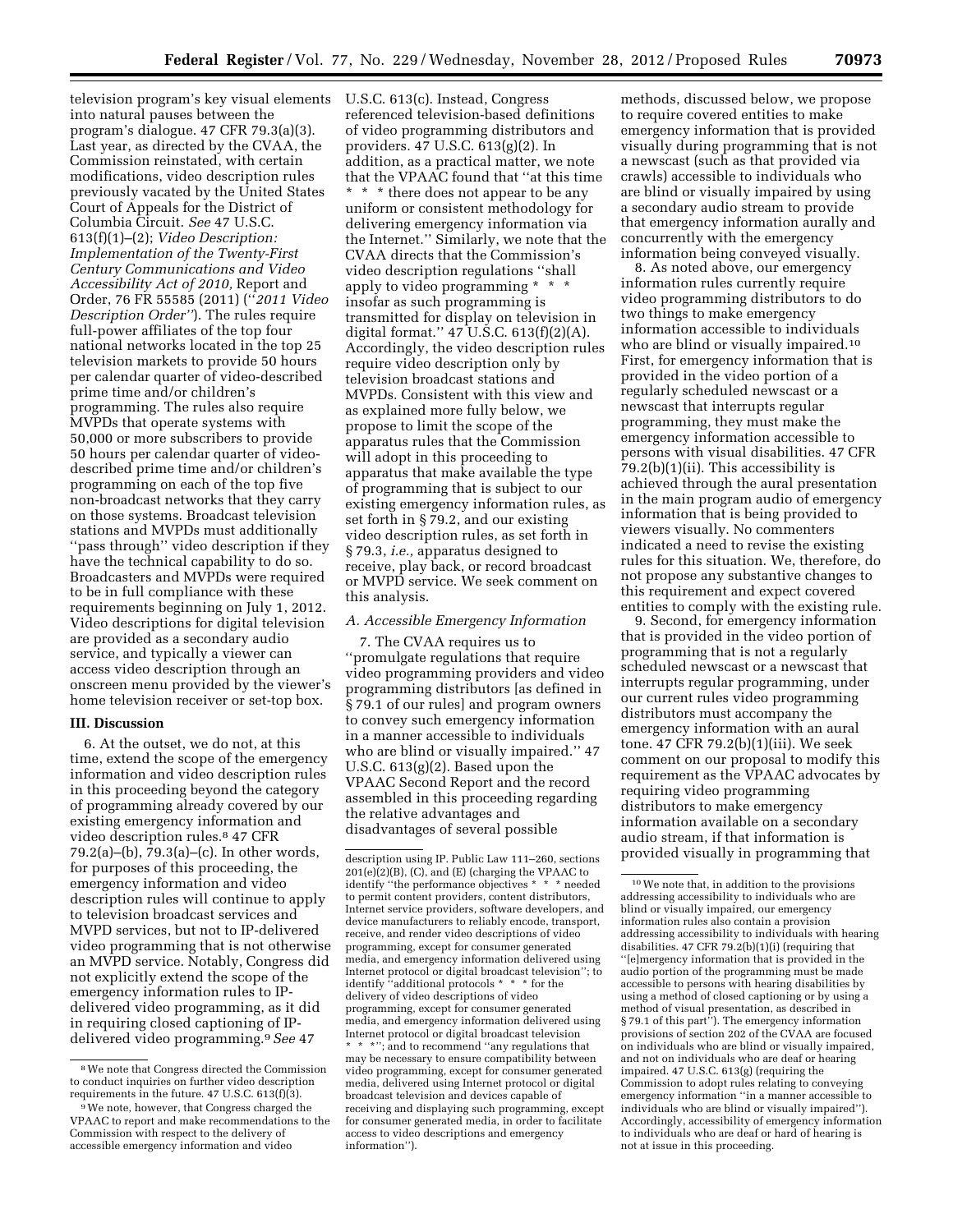is not a newscast.11 Under this approach, consumers would be alerted to the presence of such emergency information through the alreadyrequired aural tone that accompanies this emergency information, and the emergency information would be accessible to consumers who are blind or visually impaired who switch to a secondary audio stream. The VPAAC, which includes representatives of the industry and consumer groups, supports the use of a secondary audio stream for this purpose. According to the VPAAC, MVPDs, including cable operators, direct broadcast satellite (''DBS'') providers, and Internet protocol television providers (''IPTV providers''), are technically capable of providing access to emergency information through the secondary audio streams. The National Association of Broadcasters (''NAB'') also supports the approach of using the secondary audio stream to provide emergency information that is conveyed in an onscreen crawl in a manner that is audibly accessible.

10. We seek comment on the benefits of providing accessible emergency information on a secondary audio stream and the incremental costs of providing a secondary audio stream for this purpose. Are there any broadcasters or MVPDs that do not currently provide a secondary audio stream, and if so, should the new rules apply any differently to them? We explained in the *2011 Video Description Order* that certain stations and MVPDs may lack the technical capability to pass through video description, and therefore the Commission reinstated a technical capability exception. Are there technical capability issues that should be taken into account in the context of requiring emergency information to be provided on a secondary audio stream? If lack of technical capability is an issue, how should the Commission consider it in revising its emergency information rules as proposed herein? If a video programming distributor does not currently make available a secondary audio stream, but it has the technical capability to do so, should the Commission require it to make available a secondary audio stream that could be used to provide emergency information? Or are there alternative ways for video programming distributors that do not have a secondary audio stream to

provide such information? What impact, if any, would the proposals contained in this *NPRM* have on broadcasters' ability to channel share? What additional bandwidth, if any, would MVPDs need to transmit multiple audio streams, and how would this affect their networks if they carry multiple audio streams for all channels? Are any broadcasters or MVPDs providing more than two audio streams? If there are more than two audio streams available, what is provided or should be provided on those audio streams and how will consumers know which one to tune to for emergency information? Should aurally accessible emergency information always be provided on the audio stream containing video description, rather than on a stream dedicated to aurally accessible emergency information or containing other program-related material, such as a Spanish or other language audio stream? We seek comment on whether and how the proposals contained herein should apply to EAS alerts. For example, to what extent is emergency information provided as visual-only EAS alerts? *See* 47 CFR 11.51.

11. We invite input on the implementation of our proposal to require covered entities to make emergency information that is provided visually during programming that is not a newscast (such as that provided via crawls) accessible to individuals who are blind or visually impaired by using a secondary audio stream to provide that emergency information aurally and concurrently with the emergency information being conveyed visually. What time frame is appropriate for requiring covered entities to convey emergency information in a secondary audio stream? What steps must covered entities take to meet this requirement? Should we require covered entities to provide customer support services to assist consumers who are blind or visually impaired to navigate between the main and secondary audio streams to access accessible emergency information? We seek comment on whether the Commission should update its definition of ''emergency information.'' *See* 47 CFR 79.2(a)(2). For example, to what extent are severe thunderstorms currently considered to be ''emergencies'' subject to our rule? To the extent they are currently covered, should they be added to the list of examples in the rule? Are there other examples of emergencies that should explicitly be included in our definition of ''emergency information''? What impact would revising our definition of emergency information have on the

availability of video description, given that, under our proposal above, both services will be provided using a secondary audio stream?

12. Assuming the Commission requires that visual emergency information be made accessible by means of a secondary audio stream, to what extent should the Commission permit the use of text-to-speech (''TTS'') technologies? TTS is a technology that generates an audio version of a textual message. The VPAAC found TTS to be essential for conveying emergency information because of the speed with which it can generate the necessary audio.12 In a proceeding regarding EAS earlier this year, the Commission initially noted ''concerns in the record about whether text-to-speech software is sufficiently accurate and reliable to deliver consistently accurate and timely alerts to the public,'' and deferred consideration of that issue to a later proceeding. However, upon reconsideration, the Commission subsequently determined that it would permit, but not require, regulated entities to use TTS to render EAS audio from the text of EAS alerts formatted in the Common Alerting Protocol until the merits of mandating TTS use for EAS purposes have been more fully developed in the record. We seek comment on the accuracy and reliability of current TTS technology and, more specifically, whether it is sufficiently accurate and reliable for rendering an aural translation of emergency information text on a secondary audio stream, as proposed above. What would be the costs and benefits of using TTS for this purpose? We also seek comment on other concerns related to this issue, including the need to timely provide emergency information. To the extent commenters consider TTS too unreliable for this purpose, we seek comment on how TTS can be made more reliable, as well as effective and timely alternatives to TTS and their costs and benefits.

<sup>11</sup>We also propose a non-substantive edit to our existing emergency information rules. Specifically, we propose to change references to ''[e]mergency information that is provided in the video portion'' in the current rules to ''[e]mergency information that is provided visually.'' We welcome comment on this proposal.

<sup>12</sup>We also note that, if textual data is also transmitted as a separate file within the broadcast stream, it can also be made available for other assistive technologies and language translation systems that have the potential to enhance access to emergency information both for consumers with and without visual impairments. For example, in addition to providing audio, apparatus could display the textual information in large print for viewers who are deaf and have a visual impairment. Further, by permitting the text to be converted to speech in the apparatus, it could be possible for an apparatus to translate emergency information to a language other than English, or to provide emergency information when the viewer is using that apparatus for something other than watching covered video programming. We seek comment on these possibilities.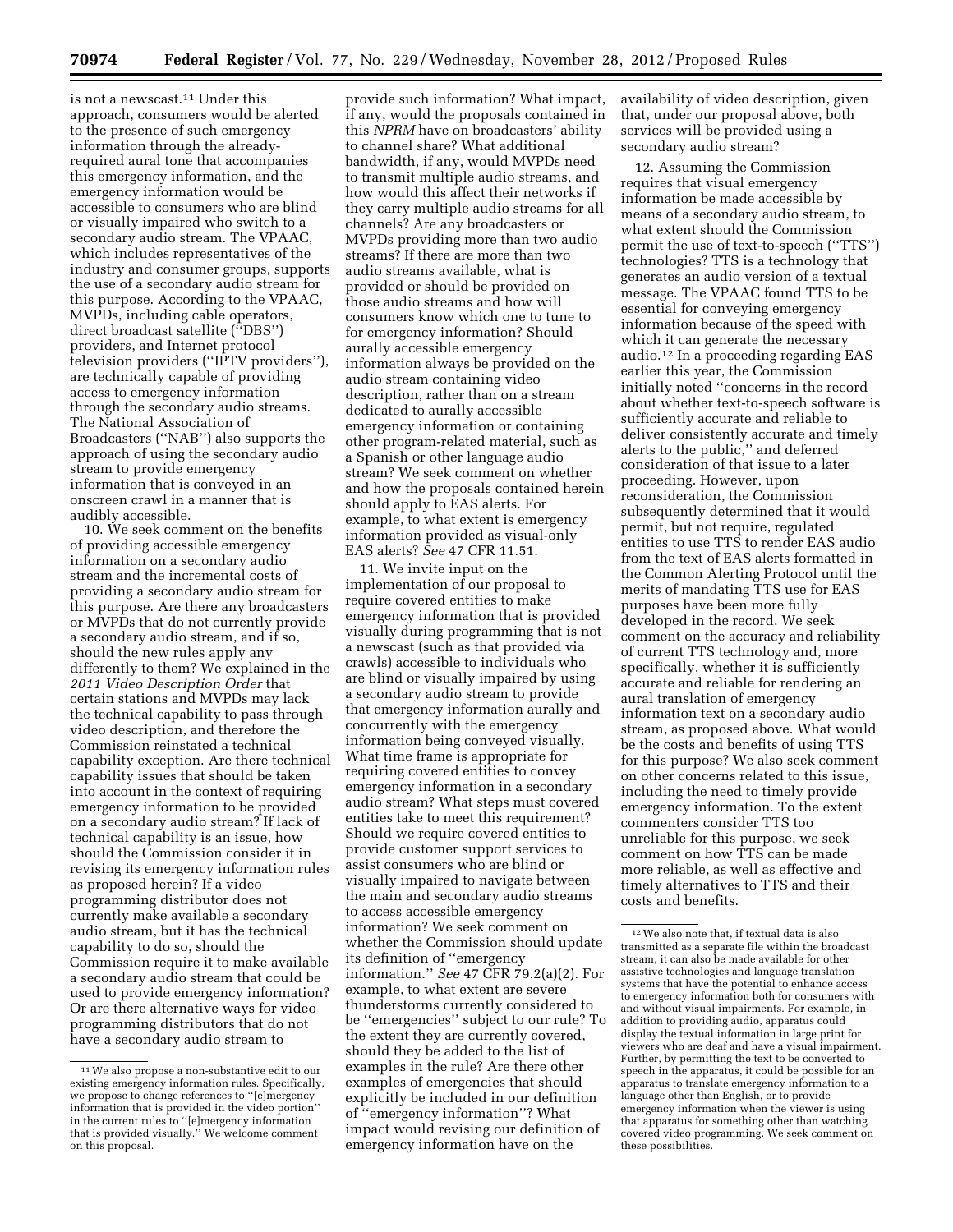13. Should we require emergency information presented aurally to be identical to that presented textually, or should differences be permissible as long as the information presented aurally is comprehensive and satisfies the requirements of § 79.2(a)(2)? We note that emergency information is defined as ''[i]nformation, about a current emergency, that is intended to further the protection of life, health, safety, and property, *i.e.,* critical details regarding the emergency and how to respond to the emergency.'' 47 CFR 79.2(a)(2). The rule's accompanying note requires the inclusion of ''*specific*  details regarding the areas that will be affected by the emergency, evacuation orders, detailed descriptions of areas to be evacuated, specific evacuation routes, approved shelters or the way to take shelter in one's home, instructions on how to secure personal property, road closures, and how to obtain relief assistance.'' Must the information provided aurally be verbatim to the text provided to comply with this directive? Should the emergency information provided aurally be abbreviated where the information presented textually is particularly lengthy, for example, where it lists many school district closings in the viewing area? Given the potential use of the secondary audio stream for both emergency information and video description, how can we ensure that video description is not unduly interrupted? Should we require covered entities to repeat the aural version of emergency information on the secondary audio stream or take some other action to ensure that consumers have sufficient time to tune in after hearing the required aural tones? Is visual but non-textual emergency information—such as a map showing the path of a storm—sometimes provided during programming that is not a newscast? Are such visual displays (*e.g.,* maps) always accompanied by a crawl or scroll containing a textual version of the emergency information conveyed by that visual display? What requirements should apply to the aural description of visual but non-textual emergency information?

14. The Commission's rules currently prohibit emergency information from blocking video description, and they prohibit video description from blocking emergency information provided by means other than video description. 47 CFR 79.2(b)(3)(ii). The VPAAC recommends eliminating the portion of this rule that prohibits emergency information from blocking video description, given their

recommendation that ''emergency information conveyed visually by crawl or scroll also be conveyed aurally utilizing the same audio stream as the video description audio stream.'' The VPAAC recommends that § 79.2(b)(3)(ii) be amended to read as follows: ''Any video description provided should not block any emergency information provided by video description or by means other than video description.'' We propose that this be simplified to read as follows: ''Any video description provided should not block any emergency information.'' We seek comment on this proposal. Should this proposal be expanded to require such aural emergency information to supersede any content that may be present on the secondary audio stream (*e.g.,* video description, Spanish or other languages, a duplicate of the main audio, or silence)?

15. Do the proposed revisions to the emergency information requirements necessitate any revisions to FCC Form 2000C, the disability access complaint form, or the existing complaint procedures contained in § 79.2(c) of our rules? If so, what revisions are needed?

16. We also seek comment on the roles of the various entities listed in section 202. That provision mandates that we ''require video programming providers and video programming distributors (as those terms are defined in section 79.1 of title 47, Code of Federal Regulations) and program owners to convey such emergency information in a manner accessible to individuals who are blind or visually impaired.'' 47 U.S.C. 613(g)(2). Section 79.1 of our rules defines a ''video programming distributor'' as ''[a]ny television broadcast station licensed by the Commission and any multichannel video programming distributor as defined in § 76.1000(e) of this chapter, and any other distributor of video programming for residential reception that delivers such programming directly to the home and is subject to the jurisdiction of the Commission.'' 47 CFR 79.1(a)(2). That section defines a ''video programming provider'' as ''[a]ny video programming distributor and any other entity that provides video programming that is intended for distribution to residential households including, but not limited to broadcast or nonbroadcast television network and the owners of such programming.'' 47 CFR 79.1(a)(3). Section 79.2 of the Commission's rules currently imposes emergency information accessibility requirements on video programming distributors only, but section 202(a) of the CVAA requires us to promulgate regulations containing requirements for video programming

providers and program owners as well as video programming distributors. 47 U.S.C. 613(g)(2). What role should video programming distributors, video programming providers, and program owners play in ensuring that emergency information is conveyed in an accessible manner? Should video programming distributors hold the primary responsibility, with video programming providers and program owners being prohibited from interfering with or hindering a video programming distributor's provision of accessible emergency information? Or, are there certain responsibilities that should be allocated to each of the covered entities? What entity is generally responsible for preparing a crawl or scroll containing emergency information, and how does that responsibility affect the obligation to provide an aural version of the information?

17. As noted, § 79.1 of the Commission's rules includes definitions for the terms ''video programming provider'' and ''video programming distributor,'' but it does not define ''program owner.'' *See* 47 CFR  $79.1(a)(2)–(3)$ . The definition of "video" programming provider'' does, however, include a ''broadcast or nonbroadcast television network and the owners of such programming.'' 47 CFR 79.1(a)(3). We seek comment on whether it is necessary to separately define a video programming owner in the present context. In the context of closed captioning of IP-delivered video programming, the Commission defined a video programming owner as ''any person or entity that either (i) licenses the video programming to a video programming distributor or provider that makes the video programming available directly to the end user through a distribution method that uses Internet protocol; or (ii) acts as the video programming distributor or provider, and also possesses the right to license the video programming to a video programming distributor or provider that makes the video programming available directly to the end user through a distribution method that uses Internet protocol.'' *Closed Captioning of Internet Protocol-Delivered Video Programming: Implementation of the Twenty-First Century Communications and Video Accessibility Act of 2010,*  Report and Order, 77 FR 19480 (2012) (''*IP Closed Captioning Order''*). Although the references in this definition to ''a distribution method that uses Internet protocol'' are specific to the IP closed captioning proceeding, and thus would not be applicable here, the definition may be useful as a starting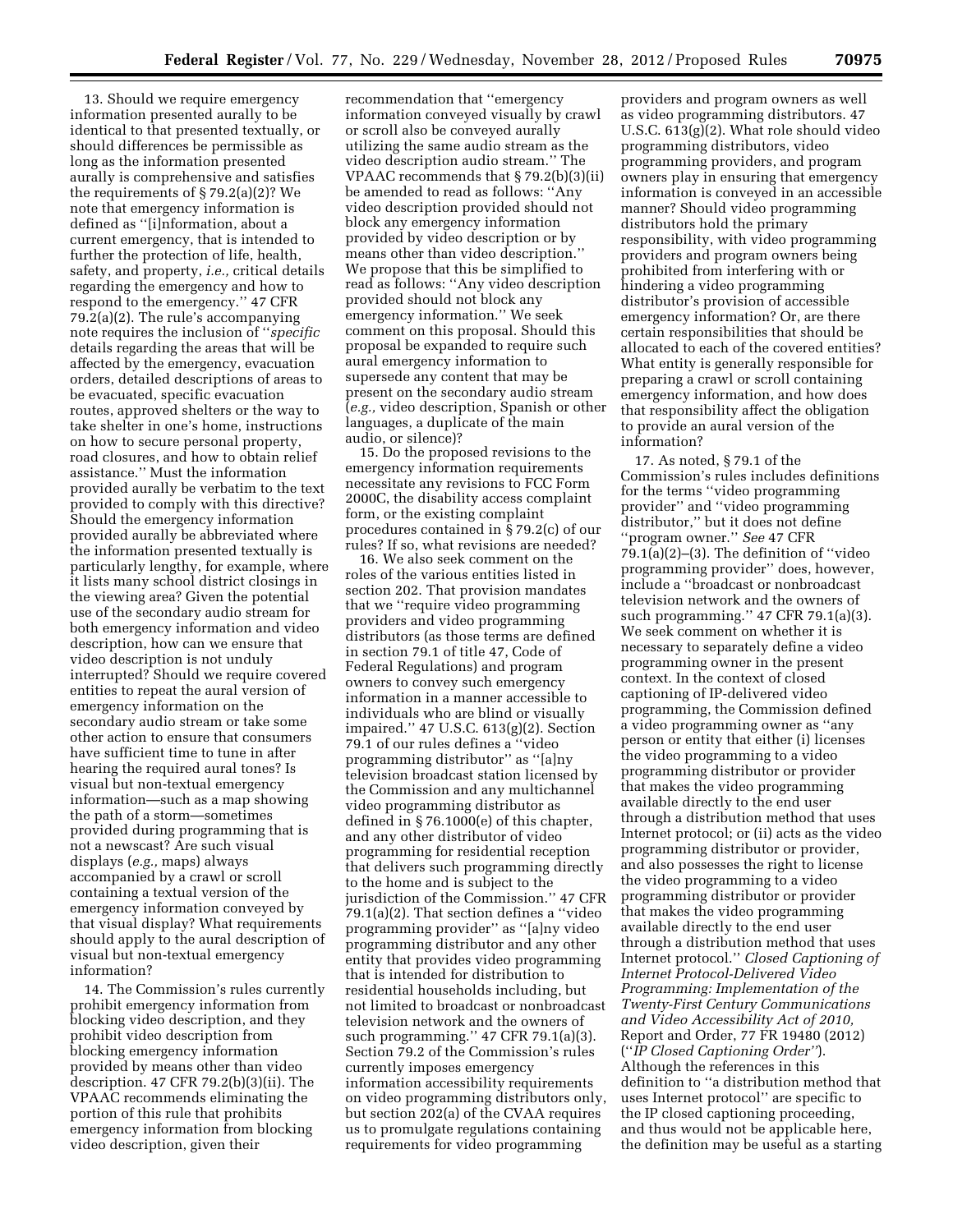point for purposes of defining ''program owner'' in this context. For example, for purposes of this proceeding, we seek comment on whether we should define a video programming owner as any person or entity that either (i) licenses the video programming to a video programming distributor or provider, as those terms are defined in § 79.1 of the Commission's rules; or (ii) acts as the video programming distributor or provider, and also possesses the right to license the video programming to a video programming distributor or provider, as those terms are defined in § 79.1 of the Commission's rules.

18. The VPAAC identified additional or alternative methods to convey emergency information in a manner accessible to individuals who are blind or visually impaired, other than the use of a secondary audio stream.13 For example, the VPAAC considered alternatives such as: (1) Including a shortened audio version of the textual emergency information on the primary stream; or (2) broadcasting a 5 to 10 second audio message after the three high-pitched tones announcing the start of a textual message, to inform individuals who are blind or visually impaired of a means by which they could access the emergency information, such as a telephone number or radio station. According to the VPAAC, these alternatives could be used in concert with each other, but they would have disadvantages, including interruption to the main program audio and the need for sufficient resources to create and manage the brief audio messages. Should we require (on an interim basis) or permit covered entities to use one or more of these alternative approaches in concert with the use of the secondary audio stream that we propose above? The VPAAC also considered and rejected other alternatives that it determined either did not meet the requirements of the CVAA, relied upon technology or services that are not widely available, or involved additional problems.14 We invite comment on whether the alternatives rejected by

VPAAC merit further consideration. We ask commenters to identify any other alternative methods by which video programming providers and distributors and program owners can make emergency information accessible to individuals who are blind or visually impaired. Are any such alternatives preferable to our proposal, which requires the use of a secondary audio stream? How would the costs and benefits of any alternate proposals compare to the costs and benefits of the proposed use of the secondary audio stream discussed herein?

# *B. Apparatus Requirements for Emergency Information and Video Description*

19. Pursuant to section 203 of the CVAA, the Commission must require certain apparatus to have the capability to decode and make available required video description services and emergency information in a manner accessible to individuals who are blind or visually impaired. 47 U.S.C. 303(u), (z), 330(b). The Commission must prescribe these requirements by October 9, 2013. The regulations promulgated as part of the current proceeding must include ''any technical standards, protocols, and procedures needed for the transmission of'' video description and emergency information. Public Law 111–260, § 203(d). Below we seek comment on requirements for apparatus with regard to video description and emergency information. Our section 203 discussion focuses on the availability of secondary audio streams, because that is both the current mechanism for providing video description and our proposed mechanism for making emergency information accessible.

1. Requirements for Apparatus Subject to Section 203 of the CVAA

20. Pursuant to section 203 of the CVAA, ''apparatus designed to receive or play back video programming transmitted simultaneously with sound, if such apparatus is manufactured in the United States or imported for use in the United States and uses a picture screen of any size,'' must ''have the capability to decode and make available the transmission and delivery of'' required video description services. 47 U.S.C. 303(u)(1)(B). Such apparatus must also ''have the capability to decode and make available emergency information \* \* \* in a manner that is accessible to

individuals who are blind or visually impaired.'' 47 U.S.C. 303(u)(1)(C). We seek comment on the meaning of these requirements. What specific capabilities should the Commission mandate? What steps must manufacturers of covered

apparatus take to ensure that video description services and emergency information provided via a secondary audio stream are available and accessible? How should we balance the costs of compliance for apparatus subject to section 203 of the CVAA and the benefits to consumers? With respect to MVPD-provided apparatus, should we impose different requirements on equipment provided by different types of MVPDs? For example, the House Committee Report indicated that DBS providers may face unique technical challenges pertaining to compliance with section 203 of the CVAA. We seek comment on whether apparatus should have the capability to make textual emergency information audible through the use of text-to-speech, consistent with our discussion above in paragraph 12 or whether there are any other specific capabilities that apparatus would need to include to comply with these requirements beyond the ability to select and decode a secondary audio stream. If so, should we require broadcasters and MVPDs to make the textual emergency information available to apparatus?

21. We also seek comment on the requirements for recording devices, namely, that ''apparatus designed to record video programming transmitted simultaneously with sound \* \* \* enable the rendering or the pass through of \* \* \* video description signals, and emergency information \* \* \* such that viewers are able to activate and deactivate the \* \* \* video description as the video programming is played back on a picture screen of any size.'' 47 U.S.C. 303(z)(1). What should we require of recording devices to ''enable the rendering or the pass through of'' video description and emergency information? We seek comment on the benefits and incremental costs to ensuring that video description and accessible emergency information, when provided as proposed on the secondary audio stream, are recorded and can be activated or de-activated when played back. How do requirements relating to emergency information apply to recording devices, given that emergency information is, by its nature, extremely time sensitive? How should we expect recording devices to ensure that the secondary audio stream is stored along with the associated video, such that a consumer may switch between the main program audio and the secondary audio stream when viewing recorded programming?

22. The Commission's rules must ''provide performance and display standards for \* \* \* the transmission and delivery of video description

<sup>13</sup>The CVAA requires us to ''identify methods to convey emergency information \* \* \* in a manner accessible to individuals who are blind or visually impaired.'' 47 U.S.C. 613(g)(1).

<sup>14</sup>The VPAAC rejected the following alternatives: (1) ''dipping'' or lowering the main program audio and playing an aural message over the lowered audio; (2) providing screen reader software or devices on request; (3) enabling users to select and enlarge emergency crawl text; (4) providing guidance for consumers, such as how to switch to a secondary audio channel, which is insufficient as a standalone solution; and (5) using an Internetbased standardized application to filter emergency information by location.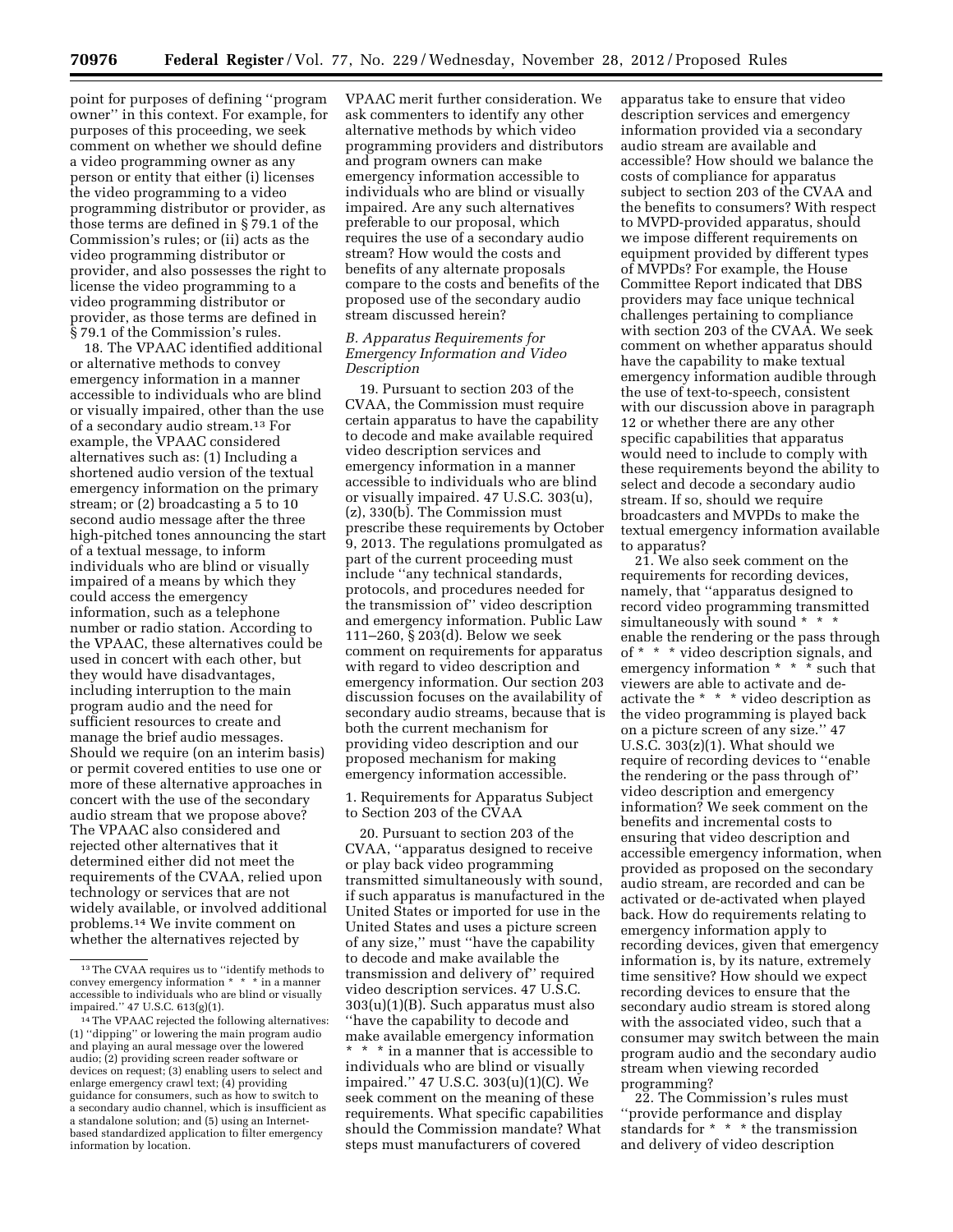services, and the conveyance of emergency information as required \* \* \* .'' 47 U.S.C. 330(b). We seek comment on what performance and display standards we should impose for the transmission and delivery of video description and emergency information. We also seek comment on the VPAAC's suggestion that, when video description, alternate language audio, and emergency information are not available on a secondary audio channel, best efforts should be taken to ensure that the channel contains the main program audio rather than silence. Such an approach would enable consumers to tune to their secondary audio stream all of the time, instead of needing to switch back and forth depending on whether video description is available for a particular program or emergency information is being provided. Should we impose this as a requirement, or recommend it as a best practice?

23. Section 203 of the CVAA directs the Commission to require that ''interconnection mechanisms and standards for digital video source devices are available to carry from the source device to the consumer equipment the information necessary to permit or render the display of closed captions and to make encoded video description and emergency information audible.'' 47 U.S.C. 303(z)(2). It is our understanding that most, if not all, devices already use interconnection mechanisms that make available audio provided via a secondary audio stream. Thus, we do not believe that any further steps are necessary to implement this requirement. We seek comment on our understanding.

24. We seek comment on three issues that arose in the 2011 video description proceeding that may be relevant here. They pertain to equipment features that present challenges for video programming distributors and consumers. First, the *2011 Video Description Order* observed that ''viewers with digital sets may be unable to find and activate an audio stream that has been properly labeled 'VI' ('Visually Impaired') pursuant to the ATSC standard,'' so the audio stream used for video description must be labeled as "CM" ("complete main") for the system to work properly. Further, some television receivers do not handle two audio tracks identified as English properly, and thus to ensure compatibility, broadcasters often tag the video description stream as a foreign language. That is, rather than conveying metadata that indicates the audio stream is an English track for the visually impaired (VI-English), broadcasters convey metadata that the service is a

''complete main'' audio stream in a foreign language (typically CM-Spanish or CM-Portuguese) in order to provide a tag for the stream. In 2011, the Commission decided that this issue would be better addressed in a later proceeding. The VPAAC recognizes that there is a ''need for a more user-friendly mechanism to allow the carriage of multiple audio services,'' but it does not identify a timeframe for such a mechanism. We seek comment on whether the Commission should impose a requirement at this time that broadcast receivers detect and decode tracks marked for the ''visually impaired.'' How would consumers who have not upgraded their equipment be affected by such a requirement? How can we minimize any confusion or cost to such consumers? How can we mitigate the need for consumers to purchase new equipment to take advantage of the requirements proposed herein? Do the issues discussed in this paragraph pertain to MVPDs as well as broadcasters?

25. Second, Dolby Laboratories, Inc. commented that the audio experience for individuals accessing videodescribed programming could be enhanced if devices supported a ''receiver-mix'' technology that would enable the device to combine the full surround sound main audio with video description. Although it is technically possible for broadcasters and some MVPDs to provide two full surround channels, the additional bandwidth required to do so could pose a hardship for those entities. In the *2011 Video Description Order,* the Commission determined that this issue would also be better addressed in a later proceeding. We invite comment on whether any action should be taken on this issue at this time.

26. Third, although the ATSC standard for digital television broadcasting enables the use of multiple audio streams (including, for example, the concurrent use of a main audio stream, a secondary video description stream, and a third stream containing Spanish or other foreign language audio), it is our understanding that few, if any, broadcasters or MVPDs provide more than two audio streams, and few devices are able to accommodate more than two audio streams. The *2011 Video Description Order* noted that equipment limitations may prohibit some viewers from being able to access a third audio channel even if one were to be provided by a video programming distributor. Although we do not propose to require video programming distributors to carry more than one additional audio channel at this time, we are concerned that

equipment limitations may be discouraging video programming distributors from doing so voluntarily. We seek comment on the suggestion of consumer members of the VPAAC that we ''consider how best to facilitate a transition \* \* \* to deliver multiple simultaneous ancillary audio services, so that both Spanish (or other alternate languages) and video description could be provided for the same program.'' Although industry members of the VPAAC concluded that we do not need a single format, protocol, or standard for multiple audio services, we note the existence of what is known as ''CEA– CEB21,'' *Recommended Practice for Selection and Presentation of DTV Audio,* a bulletin that ''provides recommendations to manufacturers to facilitate user setup of audio features in the receiver without professional assistance.'' 15 The VPAAC stated that consumer receiving devices could be built in accordance with the recommendations contained in CEA– CEB21. Is this a solution that the Commission should mandate? We seek comment on the costs associated with building a device in compliance with this bulletin, as well as any drawbacks to doing so. Would the benefits of building a device in compliance with CEA–CEB21 outweigh the costs? Are there other industry guidelines that could facilitate compatibility between apparatus and covered services containing multiple audio streams? If we require apparatus to comply with the recommendations contained in CEA– CEB21, are there corresponding requirements that we should impose on broadcasters and MVPDs, and if so, what?

27. We invite comment on the appropriate deadline by which we should require apparatus to meet the requirements that we adopt as part of this proceeding. We note that the Commission has previously imposed a two-year deadline for apparatus requirements, for example, in the *IP Closed Captioning Order.* We ask commenters to justify any deadline they propose by explaining what must be done by that deadline to comply with the new requirements. Should we consider here the argument made by the Consumer Electronics Association (''CEA'') in a pending petition for reconsideration of the *IP Closed Captioning Order* that the compliance deadline should be interpreted to refer

<sup>15</sup>CEA–CEB21, *Recommended Practice for Selection and Presentation of DTV Audio,* June 2011, *available at [http://www.ce.org/Standards/](http://www.ce.org/Standards/Standard-Listings/R4-3-Television-Data-Systems-Subcommittee/CEA-CEB21.aspx)  [Standard-Listings/R4-3-Television-Data-Systems-](http://www.ce.org/Standards/Standard-Listings/R4-3-Television-Data-Systems-Subcommittee/CEA-CEB21.aspx)[Subcommittee/CEA-CEB21.aspx](http://www.ce.org/Standards/Standard-Listings/R4-3-Television-Data-Systems-Subcommittee/CEA-CEB21.aspx)*.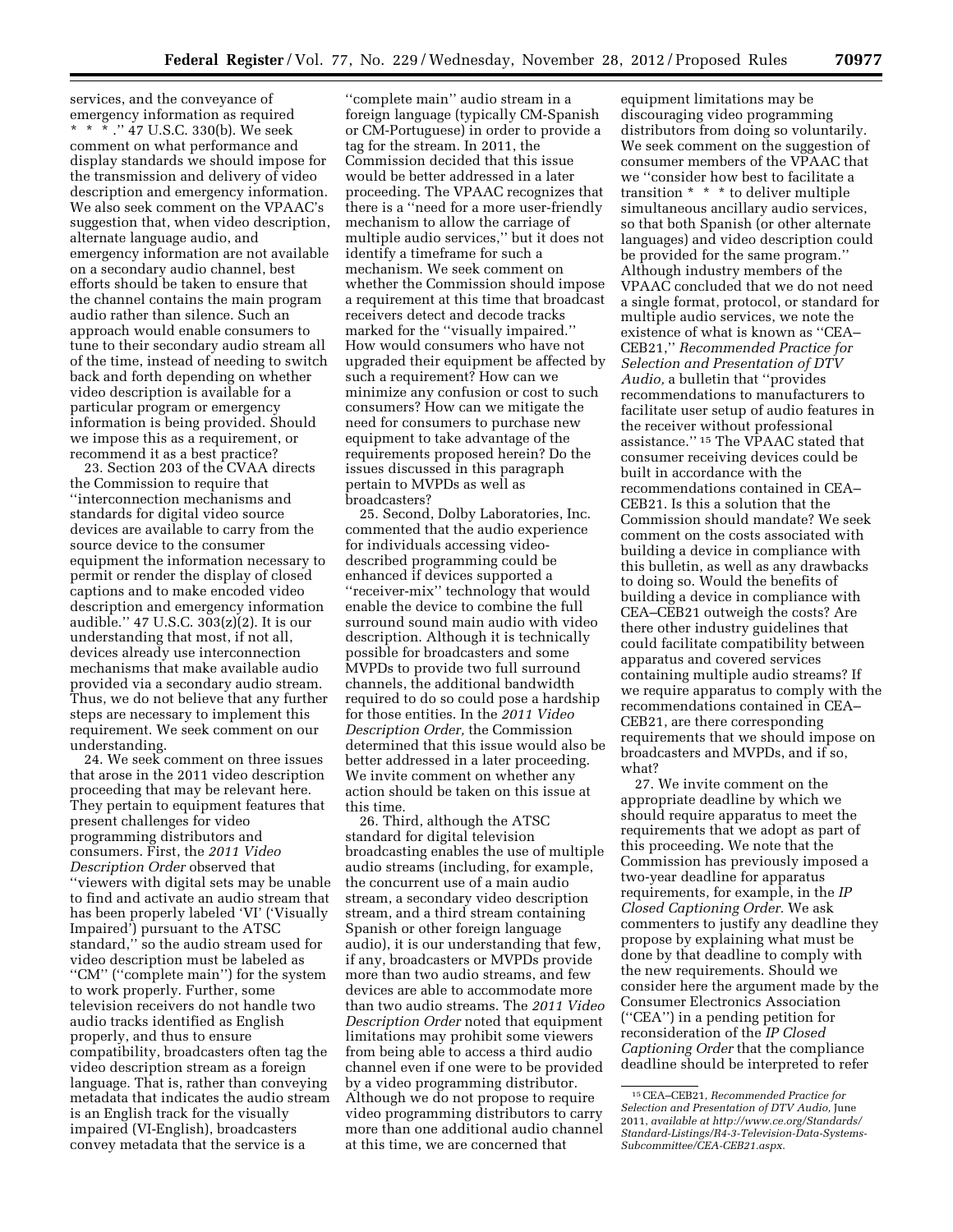only to the date of manufacture, and not to the date of importation?

28. In order to address any failures to comply with the new requirements after the established deadline, we propose imposing complaint procedures comparable to those adopted for apparatus complaints in the *IP Closed Captioning Order.* As a preliminary matter, we seek comment on whether the Commission should require MVPDs that provide set-top boxes to provide customer support services to assist consumers who are blind or visually impaired to navigate between the main and secondary audio streams to access video description and accessible emergency information. Would such a requirement help fulfill the CVAA's mandate that apparatus have the capability to decode and make available video description and accessible emergency information, *e.g.,* does the use of the term ''make available'' in the statute reasonably encompass more than simply apparatus functionality? 47 U.S.C. 303(u)(1)(B) and (C). Would such requirements benefit consumers and industry by encouraging the resolution rather than the filing of consumer complaints? Would consumers and industry benefit from the provision and publication of contact information for resolution of consumer concerns, such as we require in our closed captioning rules? *See* 47 CFR 79.1(i). How should the Commission evaluate the potential benefits of a customer support requirement and the incremental costs, which we expect would be relatively minimal to the extent that a company already provides customer support services? What else can be done to make legacy equipment more accessible to and available to individuals with visual disabilities?

29. With respect to the filing of complaints, we propose that complaints alleging a violation should include: (a) The name, postal address, and other contact information of the complainant, such as telephone number or email address; (b) the name and contact information, such as postal address, of the apparatus manufacturer or provider; (c) information sufficient to identify the software or device used to view or to attempt to view video programming with video description or emergency information; (d) the date or dates on which the complainant purchased, acquired, or used, or tried to purchase, acquire, or use the apparatus to view video programming with video description or emergency information; (e) a statement of facts sufficient to show that the manufacturer or provider has violated or is violating the Commission's rules; (f) the specific

relief or satisfaction sought by the complainant; and (g) the complainant's preferred format or method of response to the complaint. In addition, we propose that a complaint alleging a violation of the apparatus rules related to emergency information and video description may be transmitted to the Consumer and Governmental Affairs Bureau by any reasonable means, such as the Commission's online informal complaint filing system, letter in writing or Braille, facsimile transmission, telephone (voice/TRS/TTY), email, or some other method that would best accommodate the complainant's disability. Given that the population intended to benefit from the rules adopted will be blind or visually impaired, we also note that, if a complainant calls the Commission for assistance in preparing a complaint, Commission staff will document the complaint in writing for the consumer and such communication will be deemed to be a written complaint. We also propose that the Commission will forward such complaints, as appropriate, to the named manufacturer or provider for its response, as well as to any other entity that Commission staff determines may be involved, and that the Commission be permitted to request additional information from any relevant parties when, in the estimation of Commission staff, such information is needed to investigate the complaint or adjudicate potential violations of Commission rules. Do the proposed requirements for apparatus related to video description and emergency information necessitate any revisions to FCC Form 2000C, the disability access complaint form, and if so, what revisions are needed?

2. Apparatus Subject to Section 203 of the CVAA

30. In this section, we discuss which apparatus should be subject to the video description and emergency information requirements of section 203 of the CVAA. We propose at this time to apply the video description and emergency information requirements of section 203 of the CVAA only to apparatus designed to receive, play back, or record television broadcast services or MVPD services. In other words, for purposes of this proceeding, we propose to limit the scope of the apparatus rules that the Commission will adopt in this proceeding to apparatus that make available the type of programming that is subject to our existing emergency information rules, as set forth in § 79.2 of our rules, and our existing video description rules, as set forth in § 79.3 of our rules. Accordingly, we propose

that the apparatus requirements discussed herein would not be triggered by apparatus' display of IP-delivered video programming that is not part of a television broadcast service or MVPD service. We believe this is appropriate given that the current video description and emergency information rules will continue to apply to television broadcast services and MVPD services. We invite comment on this proposal and analysis. How should this proposal apply to different types of apparatus, for example, to tablet devices that enable users to view television programming as part of an MVPD service? Under this proposal, how would the new requirements we adopt in this proceeding apply to apparatus beyond conventional television equipment, such as televisions and cable boxes, to devices such as video game consoles (*e.g.,* Xbox) to the extent an MVPD enables its subscribers to access its MVPD service through those devices?

31. In the *IP Closed Captioning Order,*  the Commission concluded that the scope of ''apparatus designed to receive or play back video programming transmitted simultaneously with sound'' covered by section 203 includes physical devices designed to receive or play back video programming, as well as software integrated in those covered devices. We propose that the term ''apparatus'' as used in this proceeding similarly extend to physical devices designed to receive, play back, or record television broadcast or MVPD service video programming as well as integrated software, and we seek comment on that proposal.

32. The Commission also found in the *IP Closed Captioning Order* that an apparatus is ''designed to receive or play back video programming transmitted simultaneously with sound'' if a device is sold with, or updated by the manufacturer to add, an integrated video player capable of displaying video programming.16 The Commission concluded further that, if apparatus uses

<sup>16</sup>We note that a pending petition for reconsideration of the *IP Closed Captioning Order*  seeks a Commission determination that the scope of the apparatus requirements adopted in that proceeding pursuant to section 203 of the CVAA should apply only to apparatus that include ''video programming'' players, as that term is defined in the CVAA, and not more broadly to any apparatus that include a ''video player.'' *See* Petition for Reconsideration of the Consumer Electronics Association, MB Docket No. 11–154, at 3–5 (filed Apr. 30, 2012) (''CEA Recon. Petition''). The CEA Recon. Petition also argues that the Commission misinterpreted the phrase ''designed to,'' claiming that the phrase instead refers to the subjective intent of the manufacturer rather than the objective fact that the product was designed with this capability. *Id.* at 5–8. The CEA Recon. Petition remains pending before the Commission.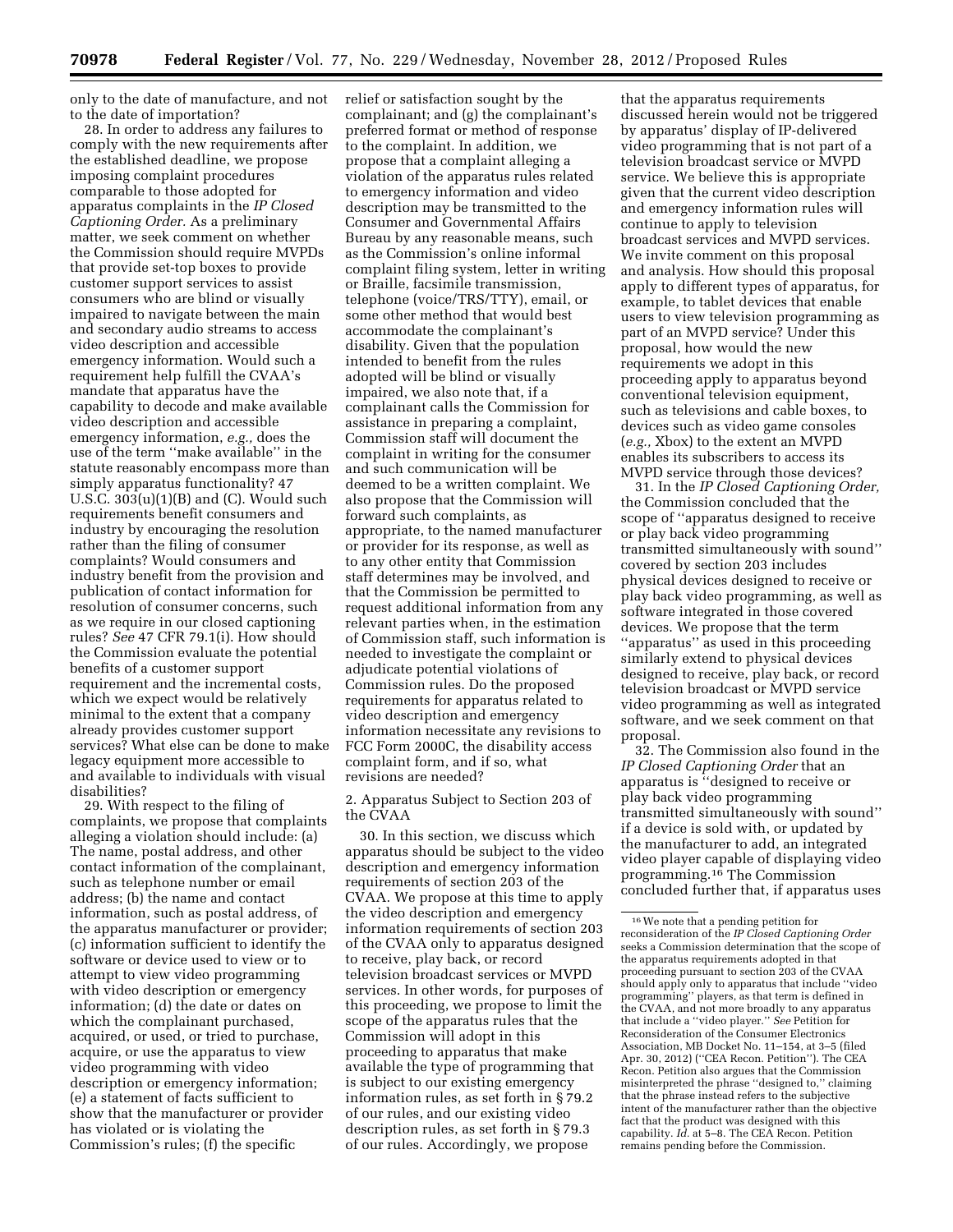a picture screen of any size, that means that the apparatus works in conjunction with a picture screen. In the *IP Closed Captioning Order,* the Commission also addressed the meaning of the term ''technically feasible,'' and concluded that if something is technically infeasible, it is not merely difficult, but rather is physically or technically

impossible. 33. We propose to apply the interpretation of ''technically feasible,'' ''designed to receive or play back video programming transmitted simultaneously with sound,'' and ''uses a picture screen of any size'' from the *IP Closed Captioning Order* to the present video description and emergency information context. We seek comment on this proposal. We note that the *IP Closed Captioning Order*  interpreted the same provisions of section 203 of the CVAA that are at issue in this proceeding, and accordingly, we see no basis to deviate from the Commission's carefully considered prior interpretations of ''technically feasible,'' ''designed to receive or play back video programming transmitted simultaneously with sound,'' or ''uses a picture screen of any size.'' We note, however, that unlike the IP closed captioning context, we propose to apply the rules in this context, as discussed above, only to apparatus designed to receive, play back, or record television broadcast services or MVPD services. As in the *IP Closed Captioning Order,* we propose to permit parties to raise technical infeasibility as a defense to a complaint or, alternatively, to file a request for a ruling under § 1.41 of the Commission's rules before manufacturing or importing the product, and we invite comment on this proposal.

34. Consistent with the *IP Closed Captioning Order,* we propose to include removable media play back apparatus, such as DVD and Blu-ray players, within the scope of the new requirements, but only to the extent that they receive, play back, or record television broadcast services or MVPD services.17 We seek comment on whether this proposal is the best reading of the statute. We also propose excluding commercial video equipment, including professional movie theater projectors and similar types of professional equipment. We propose this exclusion because we believe that a typical consumer would not view televised video programming via a

professional movie theater projector or similar professional equipment.18 We invite comments on the costs and benefits of our proposal to include removable media players within the scope of the new requirements while excluding commercial video equipment. Should we require only video description, and not emergency information, to be accessible via removable media players, since generally we expect that emergency information will no longer be pertinent at the time consumers play back video programming on removable media players? Or, might consumers wish to preserve the emergency information, such as information about shelter locations, school closings, or alternative evacuation routes on removable media—in which case, our rules should cover those devices as well? If removable media play back apparatus are made capable of playing back a secondary audio stream with video description, would they necessarily also be capable of playing back emergency information on a secondary audio stream? Would removable media apparatus be capable of distinguishing between or providing video description but not emergency information?

3. Achievability, Display-Only Monitors, and Purpose-Based Waivers

35. Section 203 of the CVAA creates and authorizes exceptions for certain categories of apparatus that otherwise would be subject to the section 203 requirements. Public Law 111–260, section 203(a)–(b). Specifically, section 203 provides that certain apparatus must meet the requirements of that section only if ''achievable,'' as that word is defined in section 716 of the Act.19 The achievability exception

19Section 716 of the Communications Act of 1934, as amended (the ''Act''), defines ''achievable'' as ''with reasonable effort or expense, as determined by the Commission,'' and it directs the Commission to consider the following factors in determining whether the requirements of a provision are achievable:  $"(\hat{1})$  The nature and cost of the steps needed to meet the requirements of this section with respect to the specific equipment or service in question. (2) The technical and economic impact on the operation of the manufacturer or provider and on the operation of the specific equipment or service in question, including on the development and deployment of new

applies to apparatus ''that use a picture screen that is less than 13 inches in size.'' 47 U.S.C. 303(u)(2)(A). The achievability exception also applies to ''apparatus designed to record video programming transmitted simultaneously with sound."<sup>20</sup>47 U.S.C. 303(z)(1). Section 203 also states that ''any apparatus or class of apparatus that are display-only video monitors with no playback capability are exempt from the requirements \* \* \*.'' 47 U.S.C. 303(u)(2)(B). Further, section 203 permits the Commission ''on its own motion or in response to a petition by a manufacturer, to waive the requirements \* \* \* for any apparatus or class of apparatus primarily designed for activities other than receiving or playing back video programming transmitted simultaneously with sound; or for equipment designed for multiple purposes, capable of receiving or playing video programming transmitted simultaneously with sound but whose essential utility is derived from other purposes.'' 47 U.S.C. 303(u)(2)(C).

36. We propose to model the scope of these exceptions on the *IP Closed Captioning Order,* in which the Commission evaluated each of these exceptions. Regarding achievability, the Commission adopted a flexible approach by which a manufacturer may raise achievability as a defense to a complaint alleging a violation of section 203, or it may seek a determination of achievability from the Commission before manufacturing or importing the apparatus.21 The Commission found that the exemption for display-only video monitors is self-explanatory and thus incorporated the language of the statutory provision directly into its rules, and the Commission also provided that a manufacturer may make a request for a Commission determination as to whether its device

20Similar to the Commission's reasoning in the *IP Closed Captioning Order,* here ''we expect identifying apparatus designed to record to be straightforward,'' and we propose that ''when devices such as DVD, Blu-ray, and other removable media recording devices are capable of recording video programming, they also qualify as recording devices under Section 203(b) and therefore'' are subject to the requirements that the CVAA imposes on recording devices. We invite comment on this interpretation.

21 If a manufacturer seeks a Commission determination of achievability before manufacturing or importing an apparatus, it would make such a request pursuant to § 1.41 of the Commission's rules. *See* 47 CFR 1.41.

<sup>17</sup>We note that the CEA Recon. Petition argues that the Commission should not treat removable media players as apparatus covered by the captioning rules. *See* CEA Recon. Petition at 8–18.

<sup>18</sup>Additionally, the legislative history of the CVAA explains that section 203(a) was intended to ''ensure[] that devices *consumers use* to view video programming are able to \* \* \* decode, and make available the transmission of video description services, and decode and make available emergency information.'' *See* House Committee Report at 30 (emphasis added); Senate Committee Report at 14 (emphasis added). We therefore believe that Congress intended the Commission's regulations to cover apparatus that are used by consumers, which would not include professional or commercial equipment.

communications technologies. (3) The type of operations of the manufacturer or provider. (4) The extent to which the service provider or manufacturer in question offers accessible services or equipment containing varying degrees of functionality and features, and offered at differing price points.'' 47 U.S.C. 617(g).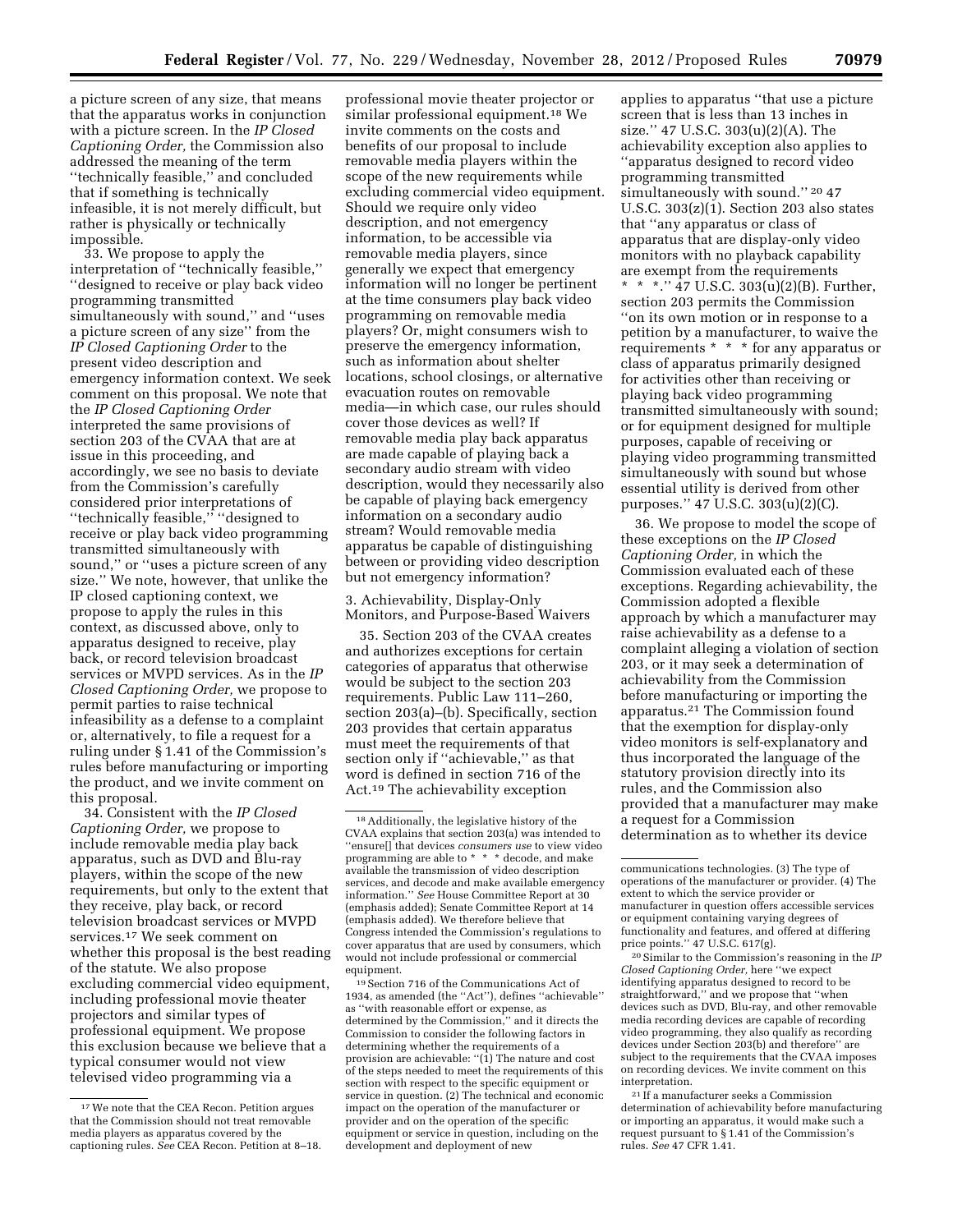qualifies for this exemption.22 As for purpose-based waivers, another type of exception permitted by the statute, the Commission concluded that it would address any such waiver requests on a case-by-case basis, and it stated that waivers would be available prospectively for manufacturers seeking certainty prior to the sale of a device.<sup>23</sup> What impact, if any, would the proposed scope of our rules in this proceeding, if adopted, have on the need for such waivers? We seek comment on whether the scope of these exceptions as adopted in the *IP Closed Captioning Order* should govern in the present context. Is there any reason to deviate from the Commission's previous interpretation of these exceptions?

### 4. Alternate Means of Compliance

37. We propose to implement here the same approach to alternate means of compliance that we adopted in the *IP Closed Captioning Order.* As set forth in section 203 of the CVAA, ''[a]n entity may meet the requirements of sections 303(u), 303(z), and 330(b) of [the Act] through alternate means than those prescribed by regulations pursuant to subsection (d) if the requirements of those sections are met, as determined by the Commission.'' Public Law 111–260, section 203(e). We propose that, should an entity seek to use an ''alternate means'' to comply with the requirements for apparatus with regard to video description and emergency information, that entity could either (i) request a Commission determination that the proposed alternate means satisfies the statutory requirements through a request pursuant to § 1.41 of our rules, 47 CFR 1.41; or (ii) claim in defense to a complaint or enforcement action that the Commission should determine that the party's actions were permissible alternate means of compliance. Rather than specify what may constitute a permissible ''alternate means,'' we propose to address any specific requests from parties subject to the new rules when they are presented to us. We seek comment on these proposals. Alternatively, given the

nature of emergency information, should we impose certain standards that any permissible alternate means must meet?

# **IV. Procedural Matters**

# *A. Initial Regulatory Flexibility Act Analysis*

38. As required by the Regulatory Flexibility Act of 1980, as amended (''RFA''), *see* 5 U.S.C. 603, the Commission has prepared this present Initial Regulatory Flexibility Analysis (''IRFA'') concerning the possible significant economic impact on small entities by the policies and rules proposed in the *Notice of Proposed Rulemaking* (''*NPRM''*). Written public comments are requested on this IRFA. Comments must be identified as responses to the IRFA and must be filed by the deadlines for comments provided on the first page of the *NPRM.* The Commission will send a copy of the *NPRM,* including this IRFA, to the Chief Counsel for Advocacy of the Small Business Administration (''SBA''). *See* 5 U.S.C. 603(a). In addition, the *NPRM*  and IRFA (or summaries thereof) will be published in the **Federal Register**.

1. Need for, and Objectives of, the Proposed Rule Changes

39. The Federal Communications Commission (''Commission'') initiates this proceeding to implement the provisions of the Twenty-First Century Communications and Video Accessibility Act of 2010 (''CVAA'') requiring that emergency information be made accessible to individuals who are blind or visually impaired and that certain equipment be capable of delivering video description and emergency information to those individuals. First, pursuant to section 202 of the CVAA, the *NPRM* proposes to make televised emergency information more accessible to individuals who are blind or visually impaired by requiring the use of a secondary audio stream to provide emergency information aurally that is conveyed visually during programming other than newscasts. Second, the *NPRM* seeks comment under section 203 of the CVAA on how to ensure that television apparatus are able to make available video description, as well as to make emergency information accessible to individuals who are blind or visually impaired. Our section 203 discussion focuses on the availability of secondary audio streams, because that is both the mechanism for providing video description and our proposed mechanism for making emergency information accessible. The *NPRM* 

proposes at this time to apply the video description and emergency information requirements of section 203 of the CVAA only to apparatus designed to receive, play back, or record television broadcast services or MVPD services. Our goal in this proceeding is to enable individuals who are blind or visually impaired to access emergency information and video description services more easily. The proposed revisions to our rules will help fulfill the purpose of the CVAA to ''update the communications laws to help ensure that individuals with disabilities are able to fully utilize communications services and equipment and better access video programming.''

## 2. Legal Basis

40. The proposed action is authorized pursuant to the Twenty-First Century Communications and Video Accessibility Act of 2010, Public Law 111–260, 124 Stat. 2751, and the authority found in sections 4(i), 4(j), 303(u) and (z), 330(b), and 713(g), of the Communications Act of 1934, as amended, 47 U.S.C. 154(i), 154(j), 303(u) and (z), 330(b), and 613(g).

3. Description and Estimate of the Number of Small Entities to Which the Proposed Rules Will Apply

41. The RFA directs agencies to provide a description of, and where feasible, an estimate of the number of small entities that may be affected by the proposed rules, if adopted. The RFA generally defines the term ''small entity'' as having the same meaning as the terms ''small business,'' ''small organization,'' and ''small governmental jurisdiction.'' In addition, the term ''small business'' has the same meaning as the term ''small business concern'' under the Small Business Act. A small business concern is one which: (1) Is independently owned and operated; (2) is not dominant in its field of operation; and (3) satisfies any additional criteria established by the SBA. Below, we provide a description of such small entities, as well as an estimate of the number of such small entities, where feasible.

42. *Cable Television Distribution Services.* Since 2007, these services have been defined within the broad economic census category of ''Wired Telecommunications Carriers,'' which is defined as follows: ''This industry comprises establishments primarily engaged in operating and/or providing access to transmission facilities and infrastructure that they own and/or lease for the transmission of voice, data, text, sound, and video using wired telecommunications networks.

<sup>22</sup>A manufacturer would make such a request pursuant to § 1.41 of the Commission's rules. *See*  47 CFR 1.41.

<sup>23</sup>The Commission also quoted the House and Senate Committee Reports, which state that a waiver under these provisions is available ''where, for instance, a consumer typically purchases a product for a primary purpose other than viewing video programming, and access to such programming is provided on an incidental basis.'' *See* House Committee Report at 30; Senate Committee Report at 14. Waiver of the Commission's rules is also subject to our general waiver standard, which requires good cause and a showing that particular facts make compliance inconsistent with the public interest. 47 CFR 1.3.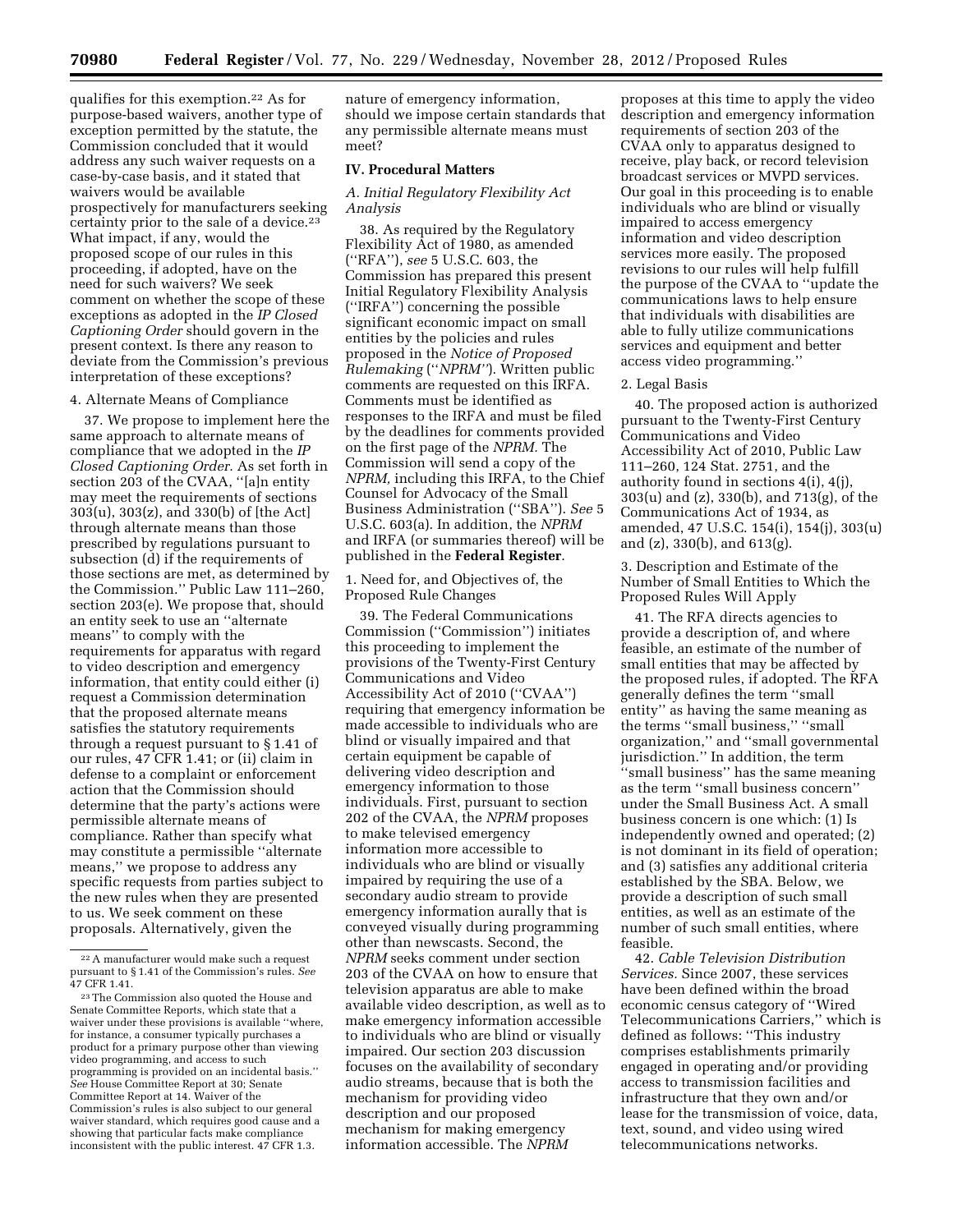Transmission facilities may be based on a single technology or a combination of technologies.'' The SBA has developed a small business size standard for this category, which is: all such firms having 1,500 or fewer employees. Census data for 2007 shows that there were 31,996 establishments that operated that year. Of those 31,996, 1,818 operated with more than 100 employees, and 30,178 operated with fewer than 100 employees. Thus, under this category and the associated small business size standard, the majority of such firms can be considered small.

43. *Cable Companies and Systems.*  The Commission has also developed its own small business size standards, for the purpose of cable rate regulation. Under the Commission's rules, a ''small cable company'' is one serving 400,000 or fewer subscribers, nationwide. Industry data indicate that, of 1,076 cable operators nationwide, all but eleven are small under this size standard. In addition, under the Commission's rules, a ''small system'' is a cable system serving 15,000 or fewer subscribers. Industry data indicate that, of 6,635 systems nationwide, 5,802 systems have under 10,000 subscribers, and an additional 302 systems have 10,000–19,999 subscribers. Thus, under this second size standard, most cable systems are small.

44. *Cable System Operators.* The Communications Act of 1934, as amended, also contains a size standard for small cable system operators, which is ''a cable operator that, directly or through an affiliate, serves in the aggregate fewer than 1 percent of all subscribers in the United States and is not affiliated with any entity or entities whose gross annual revenues in the aggregate exceed \$250,000,000.'' The Commission has determined that an operator serving fewer than 677,000 subscribers shall be deemed a small operator if its annual revenues, when combined with the total annual revenues of all its affiliates, do not exceed \$250 million in the aggregate. Industry data indicate that all but nine cable operators nationwide are small under this subscriber size standard. We note that the Commission neither requests nor collects information on whether cable system operators are affiliated with entities whose gross annual revenues exceed \$250 million, and therefore we are unable to estimate more accurately the number of cable system operators that would qualify as small under this size standard.

45. *Television Broadcasting.* This Economic Census category ''comprises establishments primarily engaged in broadcasting images together with

sound. These establishments operate television broadcasting studios and facilities for the programming and transmission of programs to the public.'' The SBA has created the following small business size standard for Television Broadcasting firms: those having \$14 million or less in annual receipts. The Commission has estimated the number of licensed commercial television stations to be 1,387. In addition, according to Commission staff review of the BIA Advisory Services, LLC's *Media Access Pro Television Database* on March 28, 2012, about 950 of an estimated 1,300 commercial television stations (or approximately 73 percent) had revenues of \$14 million or less. We therefore estimate that the majority of commercial television broadcasters are small entities.

46. We note, however, that in assessing whether a business concern qualifies as small under the above definition, business (control) affiliations must be included. Our estimate, therefore, likely overstates the number of small entities that might be affected by our action because the revenue figure on which it is based does not include or aggregate revenues from affiliated companies. In addition, an element of the definition of ''small business'' is that the entity not be dominant in its field of operation. We are unable at this time to define or quantify the criteria that would establish whether a specific television station is dominant in its field of operation. Accordingly, the estimate of small businesses to which rules may apply does not exclude any television station from the definition of a small business on this basis and is therefore possibly over-inclusive to that extent.

47. In addition, the Commission has estimated the number of licensed noncommercial educational (NCE) television stations to be 396. These stations are non-profit, and therefore considered to be small entities.

48. *Direct Broadcast Satellite (''DBS'') Service.* DBS service is a nationally distributed subscription service that delivers video and audio programming via satellite to a small parabolic ''dish'' antenna at the subscriber's location. DBS, by exception, is now included in the SBA's broad economic census category, ''Wired Telecommunications Carriers,'' which was developed for small wireline firms. Under this category, the SBA deems a wireline business to be small if it has 1,500 or fewer employees. Census data for 2007 shows that there were 31,996 establishments that operated that year. Of those 31,996, 1,818 operated with more than 100 employees, and 30,178 operated with fewer than 100

employees. Thus, under this category and the associated small business size standard, the majority of such firms can be considered small. Currently, only two entities provide DBS service, which requires a great investment of capital for operation: DIRECTV and EchoStar Communications Corporation (''EchoStar'') (marketed as the DISH Network). Each currently offers subscription services. DIRECTV and EchoStar each report annual revenues that are in excess of the threshold for a small business. Because DBS service requires significant capital, we believe it is unlikely that a small entity as defined by the SBA would have the financial wherewithal to become a DBS service provider.

49. *Satellite Telecommunications Providers.* Two economic census categories address the satellite industry. The first category has a small business size standard of \$15 million or less in average annual receipts, under SBA rules. The second has a size standard of \$25 million or less in annual receipts.

50. The category of ''Satellite Telecommunications'' ''comprises establishments primarily engaged in providing telecommunications services to other establishments in the telecommunications and broadcasting industries by forwarding and receiving communications signals via a system of satellites or reselling satellite telecommunications.'' Census Bureau data for 2007 show that 607 Satellite Telecommunications establishments operated for that entire year. Of this total, 533 establishments had annual receipts of under \$10 million or less, and 74 establishments had receipts of \$10 million or more. Consequently, the Commission estimates that the majority of Satellite Telecommunications firms are small entities that might be affected by our action.

51. The second category, *i.e.,* ''All Other Telecommunications,'' comprises ''establishments primarily engaged in providing specialized telecommunications services, such as satellite tracking, communications telemetry, and radar station operation. This industry also includes establishments primarily engaged in providing satellite terminal stations and associated facilities connected with one or more terrestrial systems and capable of transmitting telecommunications to, and receiving telecommunications from, satellite systems. Establishments providing Internet services or voice over Internet protocol (VoIP) services via client-supplied telecommunications connections are also included in this industry.'' For this category, Census data for 2007 shows that there were a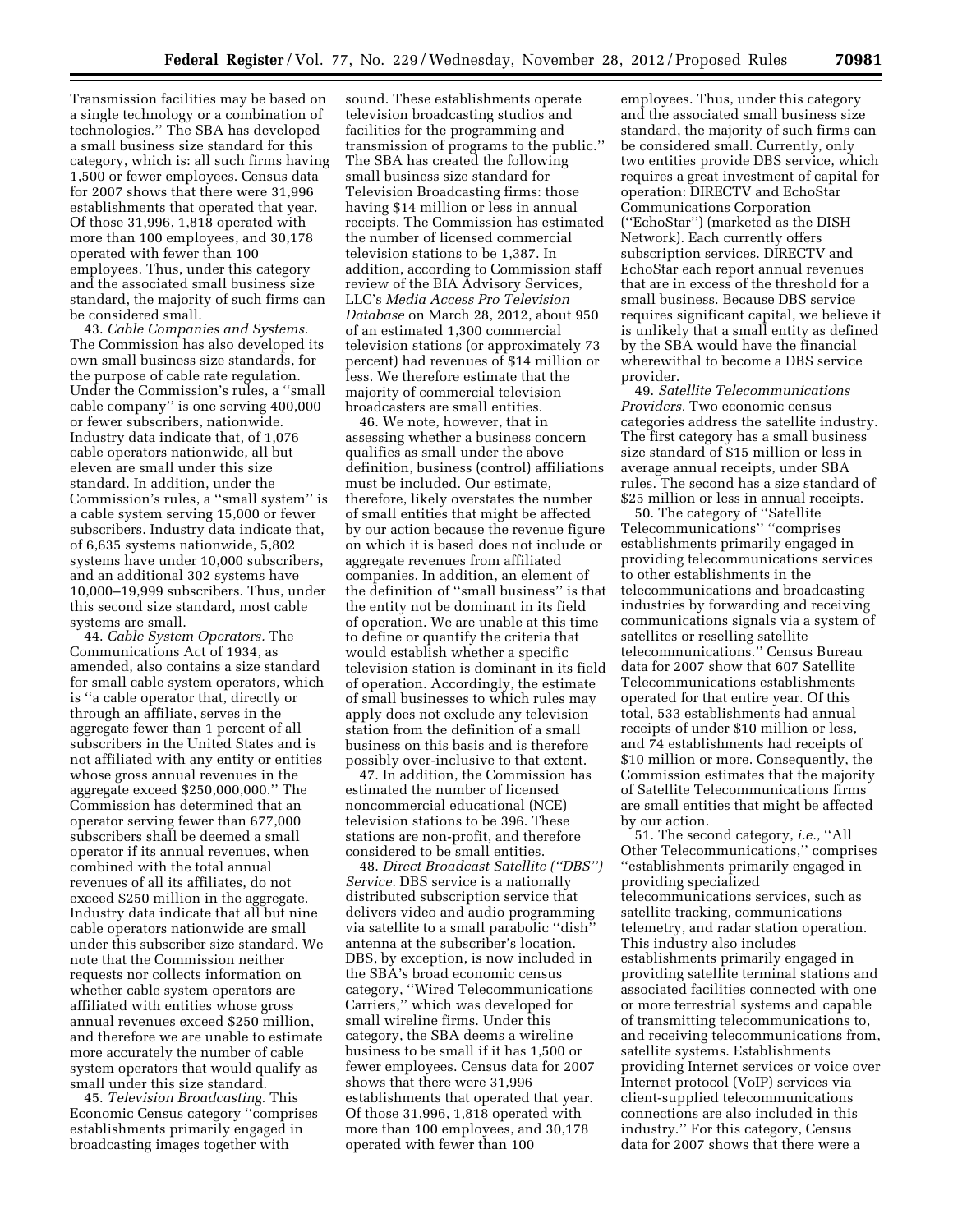total of 2,639 establishments that operated for the entire year. Of those 2,639 establishments, 2,333 operated with annual receipts of less than \$10 million and 306 with annual receipts of \$10 million or more. Consequently, the Commission estimates that a majority of All Other Telecommunications establishments are small entities that might be affected by our action.

52. *Satellite Master Antenna Television (SMATV) Systems, also known as Private Cable Operators (PCOs).* SMATV systems or PCOs are video distribution facilities that use closed transmission paths without using any public right-of-way. They acquire video programming and distribute it via terrestrial wiring in urban and suburban multiple dwelling units such as apartments and condominiums, and commercial multiple tenant units such as hotels and office buildings. SMATV systems or PCOs are now included in the SBA's broad economic census category, ''Wired Telecommunications Carriers,'' which was developed for small wireline firms. Under this category, the SBA deems a wireline business to be small if it has 1,500 or fewer employees. Census data for 2007 shows that there were 31,996 establishments that operated that year. Of those 31,996, 1,818 operated with more than 100 employees, and 30,178 operated with fewer than 100 employees. Thus, under this category and the associated small business size standard, the majority of such firms can be considered small.

53. *Home Satellite Dish (''HSD'') Service.* HSD or the large dish segment of the satellite industry is the original satellite-to-home service offered to consumers, and involves the home reception of signals transmitted by satellites operating generally in the Cband frequency. Unlike DBS, which uses small dishes, HSD antennas are between four and eight feet in diameter and can receive a wide range of unscrambled (free) programming and scrambled programming purchased from program packagers that are licensed to facilitate subscribers' receipt of video programming. Because HSD provides subscription services, HSD falls within the SBA-recognized definition of ''Wired Telecommunications Carriers.'' The SBA has developed a small business size standard for this category, which is: all such firms having 1,500 or fewer employees. Census data for 2007 shows that there were 31,996 establishments that operated that year. Of those 31,996, 1,818 operated with more than 100 employees, and 30,178 operated with fewer than 100 employees. Thus, under this category

and the associated small business size standard, the majority of such firms can be considered small.

54. *Broadband Radio Service and Educational Broadband Service.*  Broadband Radio Service systems, previously referred to as Multipoint Distribution Service (MDS) and Multichannel Multipoint Distribution Service (MMDS) systems, and ''wireless cable,'' transmit video programming to subscribers and provide two-way high speed data operations using the microwave frequencies of the Broadband Radio Service (BRS) and Educational Broadband Service (EBS) (previously referred to as the Instructional Television Fixed Service (ITFS)). In connection with the 1996 BRS auction, the Commission established a small business size standard as an entity that had annual average gross revenues of no more than \$40 million in the previous three calendar years. The BRS auctions resulted in 67 successful bidders obtaining licensing opportunities for 493 Basic Trading Areas (BTAs). Of the 67 auction winners, 61 met the definition of a small business. BRS also includes licensees of stations authorized prior to the auction. At this time, we estimate that of the 61 small business BRS auction winners, 48 remain small business licensees. In addition to the 48 small businesses that hold BTA authorizations, there are approximately 392 incumbent BRS licensees that are considered small entities. After adding the number of small business auction licensees to the number of incumbent licensees not already counted, we find that there are currently approximately 440 BRS licensees that are defined as small businesses under either the SBA or the Commission's rules. In 2009, the Commission conducted Auction 86, the sale of 78 licenses in the BRS areas. The Commission offered three levels of bidding credits: (i) A bidder with attributed average annual gross revenues that exceed \$15 million and do not exceed \$40 million for the preceding three years (small business) received a 15 percent discount on its winning bid; (ii) a bidder with attributed average annual gross revenues that exceed \$3 million and do not exceed \$15 million for the preceding three years (very small business) received a 25 percent discount on its winning bid; and (iii) a bidder with attributed average annual gross revenues that do not exceed \$3 million for the preceding three years (entrepreneur) received a 35 percent discount on its winning bid. Auction 86 concluded in 2009 with the sale of 61 licenses. Of the ten winning bidders,

two bidders that claimed small business status won four licenses; one bidder that claimed very small business status won three licenses; and two bidders that claimed entrepreneur status won six licenses.

55. In addition, the SBA's placement of Cable Television Distribution Services in the category of Wired Telecommunications Carriers is applicable to cable-based Educational Broadcasting Services. Since 2007, ''Wired Telecommunications Carriers'' have been defined as follows: ''This industry comprises establishments primarily engaged in operating and/or providing access to transmission facilities and infrastructure that they own and/or lease for the transmission of voice, data, text, sound, and video using wired telecommunications networks. Transmission facilities may be based on a single technology or a combination of technologies.'' Establishments in this industry use the wired telecommunications network facilities that they operate to provide a variety of services, such as wired telephony services, including VoIP services; wired (cable) audio and video programming distribution; and wired broadband Internet services. By exception, establishments providing satellite television distribution services using facilities and infrastructure that they operate are included in this industry. For these services, the Commission uses the SBA small business size standard for Wired Telecommunications Carriers, which is 1,500 or fewer employees. Census data for 2007 shows that there were 31,996 establishments that operated that year. Of those 31,996, 1,818 operated with more than 100 employees, and 30,178 operated with fewer than 100 employees. Thus, under this category and the associated small business size standard, the majority of such firms can be considered small. In addition to Census data, the Commission's internal records indicate that as of September 2012, there are 2,241 active EBS licenses. The Commission estimates that of these 2,241 licenses, the majority are held by non-profit educational institutions and school districts, which are by statute defined as small businesses.

56. *Fixed Microwave Services.*  Microwave services include common carrier, private-operational fixed, and broadcast auxiliary radio services. They also include the Local Multipoint Distribution Service (LMDS), the Digital Electronic Message Service (DEMS), and the 24 GHz Service, where licensees can choose between common carrier and non-common carrier status. At present, there are approximately 31,428 common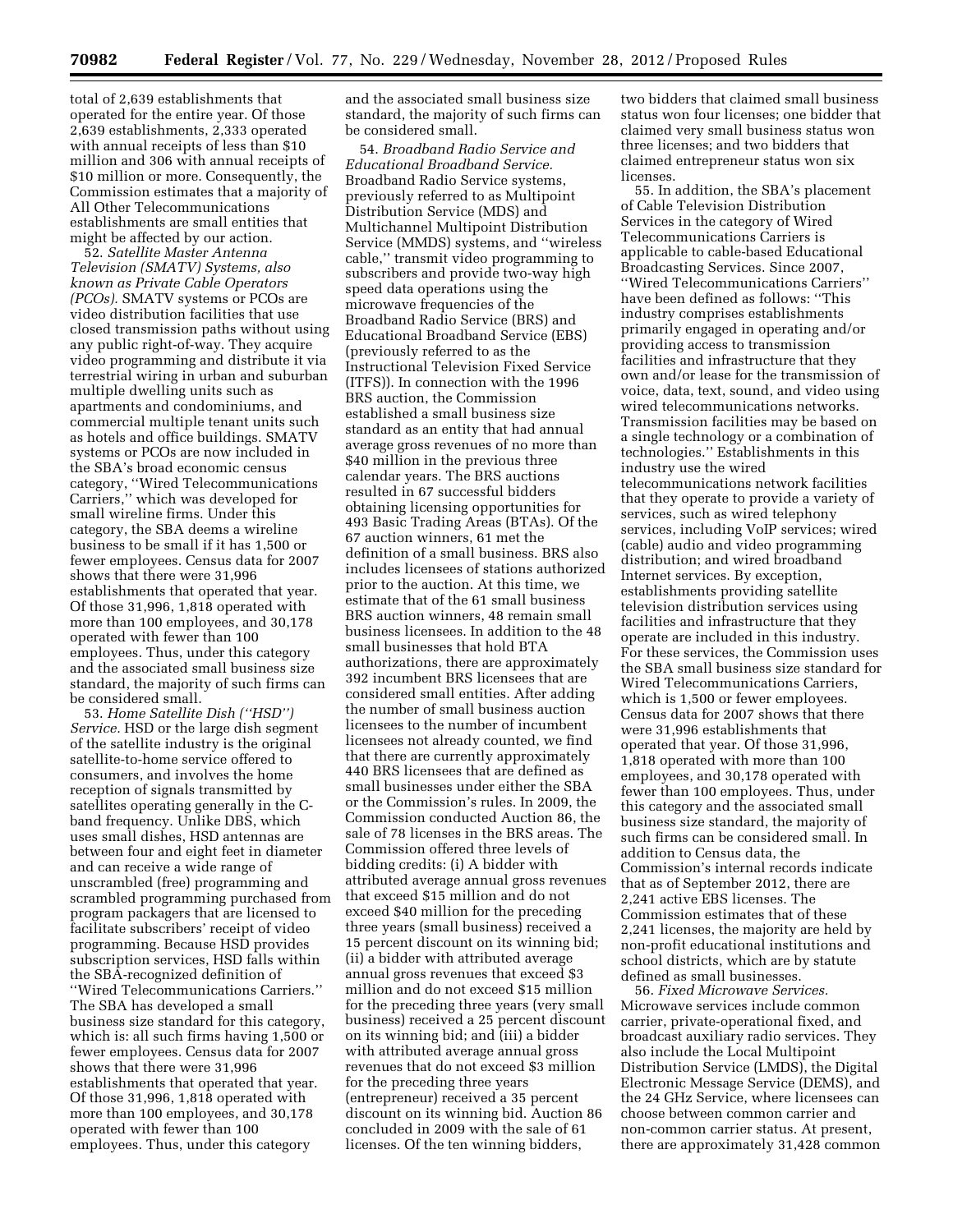carrier fixed licensees and 79,732 private operational-fixed licensees and broadcast auxiliary radio licensees in the microwave services. There are approximately 120 LMDS licensees, three DEMS licensees, and three 24 GHz licensees. The Commission has not yet defined a small business with respect to microwave services. For purposes of the IRFA, we will use the SBA's definition applicable to Wireless Telecommunications Carriers (except satellite)—*i.e.,* an entity with no more than 1,500 persons. Under the present and prior categories, the SBA has deemed a wireless business to be small if it has 1,500 or fewer employees. For the category of ''Wireless Telecommunications Carriers (except Satellite),'' Census data for 2007 show that there were 11,163 firms that operated for the entire year. Of this total, 10,791 firms had employment of 999 or fewer employees and 372 had employment of 1,000 employees or more. Thus, under this category and the associated small business size standard, the majority of firms can be considered small. We note that the number of firms does not necessarily track the number of licensees. We estimate that virtually all of the Fixed Microwave licensees (excluding broadcast auxiliary licensees) would qualify as small entities under the SBA definition.

57. *Open Video Systems.* The open video system (''OVS'') framework was established in 1996, and is one of four statutorily recognized options for the provision of video programming services by local exchange carriers. The OVS framework provides opportunities for the distribution of video programming other than through cable systems. Because OVS operators provide subscription services, OVS falls within the SBA small business size standard covering cable services, which is ''Wired Telecommunications Carriers.'' The SBA has developed a small business size standard for this category, which is: all such firms having 1,500 or fewer employees. Census data for 2007 shows that there were 31,996 establishments that operated that year. Of those 31,996, 1,818 operated with more than 100 employees, and 30,178 operated with fewer than 100 employees. Thus, under this category and the associated small business size standard, the majority of such firms can be considered small. In addition, we note that the Commission has certified some OVS operators, with some now providing service. Broadband service providers (''BSPs'') are currently the only significant holders of OVS certifications or local OVS franchises.

The Commission does not have financial or employment information regarding the entities authorized to provide OVS, some of which may not yet be operational. Thus, at least some of the OVS operators may qualify as small entities.

58. *Cable and Other Subscription Programming.* The Census Bureau defines this category as follows: ''This industry comprises establishments primarily engaged in operating studios and facilities for the broadcasting of programs on a subscription or fee basis. These establishments produce programming in their own facilities or acquire programming from external sources. The programming material is usually delivered to a third party, such as cable systems or direct-to-home satellite systems, for transmission to viewers.'' The SBA has developed a small business size standard for this category, which is: all such firms having \$15 million dollars or less in annual revenues. To gauge small business prevalence in the Cable and Other Subscription Programming industries, the Commission relies on data currently available from the U.S. Census for the year 2007. Census Bureau data for 2007 show that there were 659 establishments in this category that operated for the entire year. Of that number, 462 operated with annual revenues of \$9,999,999 million dollars or less. 197 operated with annual revenues of 10 million or more. Thus, under this category and associated small business size standard, the majority of firms can be considered small.

59. *Small Incumbent Local Exchange Carriers.* We have included small incumbent local exchange carriers in this present RFA analysis. A ''small business'' under the RFA is one that, *inter alia,* meets the pertinent small business size standard (*e.g.,* a telephone communications business having 1,500 or fewer employees), and ''is not dominant in its field of operation.'' The SBA's Office of Advocacy contends that, for RFA purposes, small incumbent local exchange carriers are not dominant in their field of operation because any such dominance is not ''national'' in scope. We have therefore included small incumbent local exchange carriers in this RFA analysis, although we emphasize that this RFA action has no effect on Commission analyses and determinations in other, non-RFA contexts.

60. *Incumbent Local Exchange Carriers (''LECs'').* Neither the Commission nor the SBA has developed a small business size standard specifically for incumbent local exchange services. The appropriate size

standard under SBA rules is for the category ''Wired Telecommunications Carriers.'' Under that size standard, such a business is small if it has 1,500 or fewer employees. Census data for 2007 shows that there were 31,996 establishments that operated that year. Of those 31,996, 1,818 operated with more than 100 employees, and 30,178 operated with fewer than 100 employees. Thus, under this category and the associated small business size standard, the majority of such firms can be considered small.

61. *Competitive Local Exchange Carriers, Competitive Access Providers (CAPs), ''Shared-Tenant Service Providers,'' and ''Other Local Service Providers.''* Neither the Commission nor the SBA has developed a small business size standard specifically for these service providers. The appropriate size standard under SBA rules is for the category ''Wired Telecommunications Carriers." Under that size standard, such a business is small if it has 1,500 or fewer employees. Census data for 2007 shows that there were 31,996 establishments that operated that year. Of those 31,996, 1,818 operated with more than 100 employees, and 30,178 operated with fewer than 100 employees. Thus, under this category and the associated small business size standard, the majority of such firms can be considered small. Consequently, the Commission estimates that most providers of competitive local exchange service, competitive access providers, ''Shared-Tenant Service Providers,'' and ''Other Local Service Providers'' are small entities.

62. *Motion Picture and Video Production.* The Census Bureau defines this category as follows: This industry comprises establishments primarily engaged in producing, or producing and distributing motion pictures, videos, television programs, or television commercials. We note that firms in this category may be engaged in various industries, including cable programming. Specific figures are not available regarding how many of these firms produce and/or distribute programming for cable television. The SBA has developed a small business size standard for this category, which is: all such firms having \$29.5 million dollars or less in annual revenues. To gauge small business prevalence in the Motion Picture and Video Production industries, the Commission relies on data currently available from the U.S. Census for the year 2007. Census Bureau data for 2007, which now supersede data from the 2002 Census, show that there were 9,095 firms in this category that operated for the entire year. Of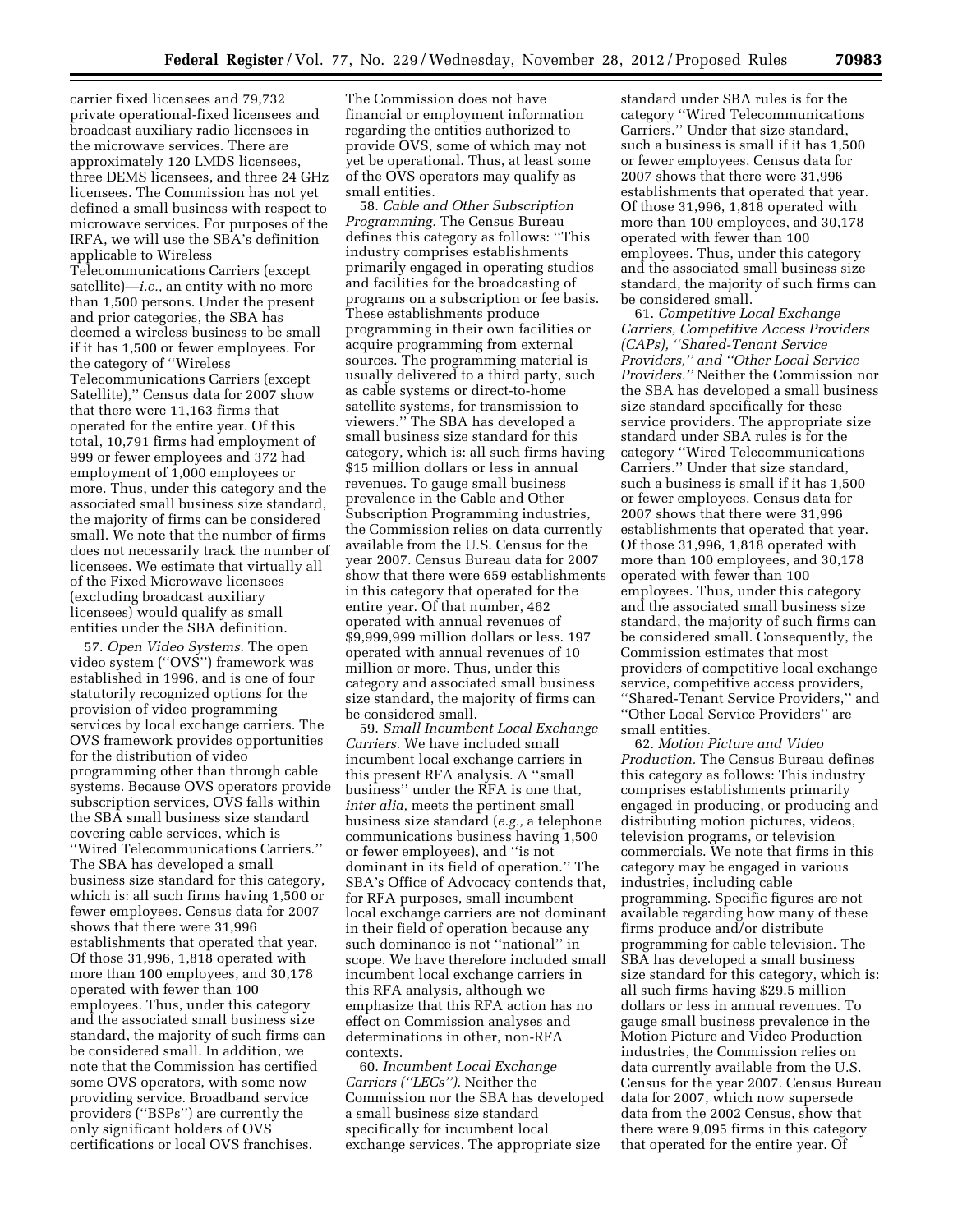these, 8,995 had annual receipts of \$24,999,999 or less, and 100 had annual receipts ranging from not less than \$25,000,000 to \$100,000,000 or more. Thus, under this category and associated small business size standard, the majority of firms can be considered small.

63. *Motion Picture and Video Distribution.* The Census Bureau defines this category as follows: ''This industry comprises establishments primarily engaged in acquiring distribution rights and distributing film and video productions to motion picture theaters, television networks and stations, and exhibitors.'' We note that firms in this category may be engaged in various industries, including cable programming. Specific figures are not available regarding how many of these firms produce and/or distribute programming for cable television. The SBA has developed a small business size standard for this category, which is: All such firms having \$29.5 million dollars or less in annual revenues. To gauge small business prevalence in the Motion Picture and Video Distribution industries, the Commission relies on data currently available from the U.S. Census for the year 2007. Census Bureau data for 2007, which now supersede data from the 2002 Census, show that there were 450 firms in this category that operated for the entire year. Of these, 434 had annual receipts of \$24,999,999 or less, and 16 had annual receipts ranging from not less than \$25,000,000 to \$100,000,000 or more. Thus, under this category and associated small business size standard, the majority of firms can be considered small.

64. *Radio and Television Broadcasting and Wireless Communications Equipment Manufacturing.* The Census Bureau defines this category as follows: ''This industry comprises establishments primarily engaged in manufacturing radio and television broadcast and wireless communications equipment. Examples of products made by these establishments are: transmitting and receiving antennas, cable television equipment, GPS equipment, pagers, cellular phones, mobile communications equipment, and radio and television studio and broadcasting equipment.'' The SBA has developed a small business size standard for Radio and Television Broadcasting and Wireless Communications Equipment Manufacturing, which is: all such firms having 750 or fewer employees. According to Census Bureau data for 2007, there were 919 establishments that operated for part or all of the entire year. Of those 919 establishments, 771 operated with 99 or fewer employees, and 148 operated with 100 or more employees. Thus, under that size standard, the majority of establishments can be considered small.

65. *Audio and Video Equipment Manufacturing.* The SBA has classified the manufacturing of audio and video equipment under in NAICS Codes classification scheme as an industry in which a manufacturer is small if it has less than 750 employees. Data contained in the 2007 Economic Census indicate that 491 establishments in this category operated for part or all of the entire year. Of those 491 establishments, 456 operated with 99 or fewer employees, and 35 operated with 100 or more employees. Thus, under the applicable size standard, a majority of manufacturers of audio and video equipment may be considered small.

4. Description of Projected Reporting, Recordkeeping, and Other Compliance Requirements

66. Certain proposed rule changes discussed in the *NPRM* would affect reporting, recordkeeping, or other compliance requirements. In general, the *NPRM* proposes to satisfy the requirements of section 202(a) of the CVAA with regard to making emergency information accessible to persons who are blind or visually impaired by mandating the use of a secondary audio stream to provide the emergency information aurally and concurrently with the emergency information being conveyed visually during non-news programming. The *NPRM* also makes certain proposals regarding apparatus requirements for emergency information and video description.

67. Specifically, on the topic of apparatus requirements, the Commission proposes to permit parties to raise technical infeasibility as a defense to a complaint or, alternatively, to file a request for a ruling under § 1.41 of the Commission's rules before manufacturing or importing the product. Similarly, the Commission proposes to permit a manufacturer to raise achievability as a defense to a complaint alleging a violation of section 203, or to seek a determination of achievability from the Commission *before*  manufacturing or importing the apparatus. Further, the Commission proposes that a manufacturer may make a request for a Commission determination as to whether its apparatus is an exempt display-only video monitor, and that the Commission will make purpose-based waivers available prospectively and such

waivers will be addressed on a case-bycase basis.

68. In the *NPRM,* the Commission also seeks comment on complaint filing for the proposed rules related both to access to emergency information and apparatus requirements for video description and emergency information.

5. Steps Taken To Minimize Significant Impact on Small Entities and Significant Alternatives Considered

69. The RFA requires an agency to describe any significant alternatives that it has considered in reaching its proposed approach, which may include the following four alternatives (among others): (1) The establishment of differing compliance or reporting requirements or timetables that take into account the resources available to small entities; (2) the clarification, consolidation, or simplification of compliance or reporting requirements under the rule for small entities; (3) the use of performance, rather than design, standards; and (4) an exemption from coverage of the rule, or any part thereof, for small entities.

70. We emphasize at the outset that, although alternatives to minimize economic impact have been and are being considered as part of this proceeding, our proposals are governed by the congressional mandate contained in sections 202(a) and 203 of the CVAA. The *NPRM* seeks comment on whether any alternatives to the proposed use of the secondary audio stream would be preferable, and how the costs and benefits of any alternate proposals would compare to the costs and benefits of the proposed use of the secondary audio stream. Regarding accessible emergency information, the *NPRM* seeks comment on certain specified alternative approaches (for example, including a shortened audio version of the textual emergency information on the primary stream, or broadcasting a 5 to 10 second audio message after three high-pitched tones announcing the start of a textual message), and it additionally seeks comment on any additional alternatives that may become viable in the future (for example, ''dipping'' or lowering the main program audio and playing an aural message over the lowered audio, providing screen reader software or devices on request, enabling users to select and enlarge emergency crawl text, providing guidance for consumers, and using an Internet-based standardized application to filter emergency information by location). Regarding apparatus requirements for emergency information and video description, the *NPRM* proposes that parties may use alternate means of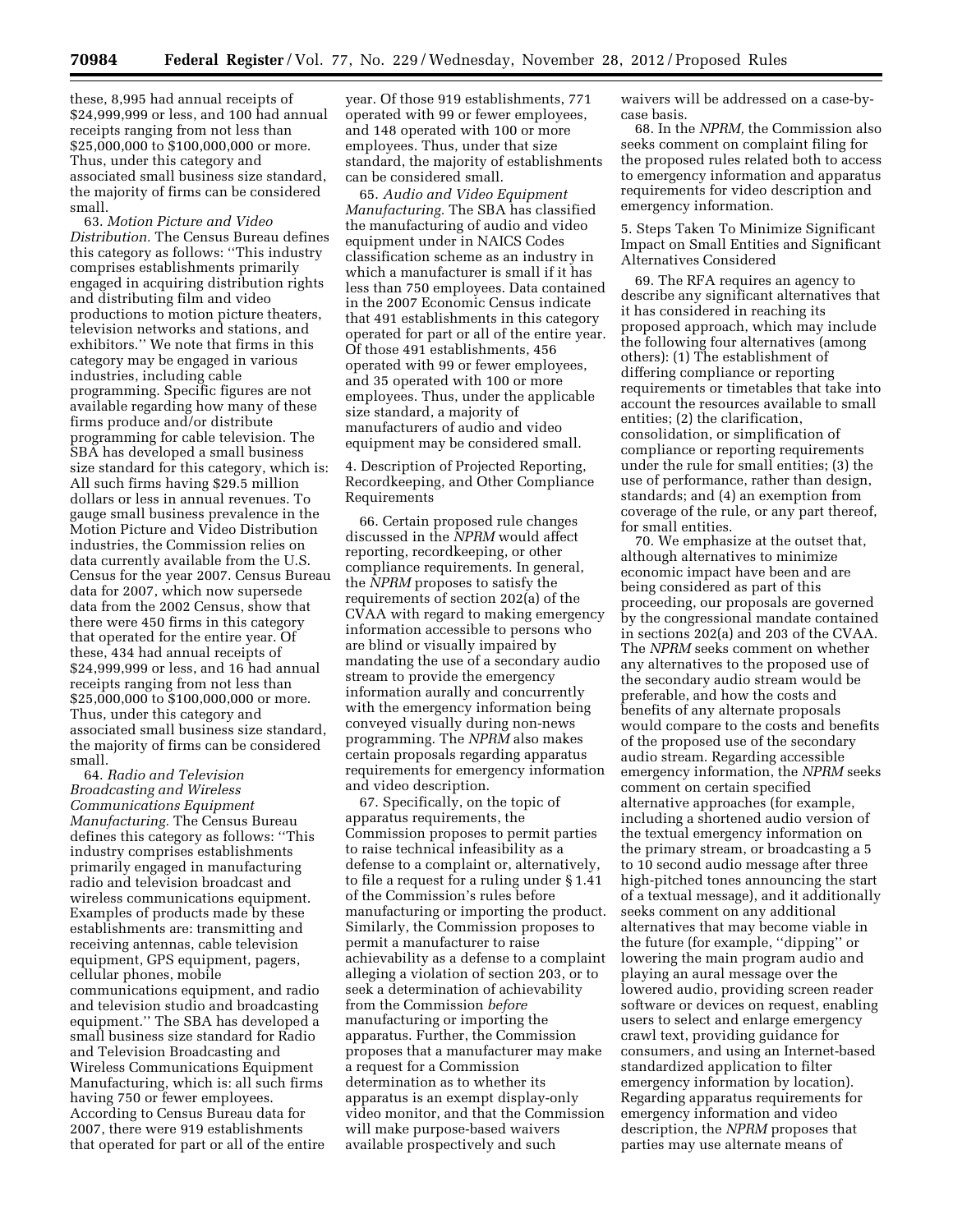compliance to the rules adopted pursuant to section 203 of the CVAA, and it proposes to address any specific requests from parties subject to new rules when they are presented to the Commission, rather than specifying what may constitute a permissible ''alternate means.'' Individual entities, including smaller entities, may benefit from this provision.

71. Overall, in proposing rules governing accessible emergency information and apparatus requirements for emergency information and video description, we believe that we have appropriately considered both the interests of individuals who are blind or visually impaired and the interests of the entities who will be subject to the rules, including those that are smaller entities. Our efforts are consistent with Congress' goal of ''updat[ing] the communications laws to help ensure that individuals with disabilities are able to fully utilize communications services and equipment and better access video programming.''

6. Federal Rules That May Duplicate, Overlap, or Conflict With the Proposed Rule

#### 72. None.

## *B. Paperwork Reduction Act*

73. This document contains proposed new or modified information collection requirements. The Commission, as part of its continuing effort to reduce paperwork burdens, invites the general public and the Office of Management and Budget (''OMB'') to comment on the information collection requirements contained in this document, as required by the Paperwork Reduction Act of 1995. Public Law 104–13. In addition, pursuant to the Small Business Paperwork Relief Act of 2002, Public Law 107–198, we seek specific comment on how we might ''further reduce the information collection burden for small business concerns with fewer than 25 employees.'' 44 U.S.C. 3506(c)(4).

#### *C. Ex Parte Rules*

74. *Permit-But-Disclose.* The proceeding this *NPRM* initiates shall be treated as a ''permit-but-disclose'' proceeding in accordance with the Commission's *ex parte* rules. 47 CFR 1.1200 *et seq.* Persons making *ex parte*  presentations must file a copy of any written presentation or a memorandum summarizing any oral presentation within two business days after the presentation (unless a different deadline applicable to the Sunshine period applies). Persons making oral *ex parte*  presentations are reminded that memoranda summarizing the

presentation must (1) list all persons attending or otherwise participating in the meeting at which the *ex parte*  presentation was made, and (2) summarize all data presented and arguments made during the presentation. If the presentation consisted in whole or in part of the presentation of data or arguments already reflected in the presenter's written comments, memoranda or other filings in the proceeding, the presenter may provide citations to such data or arguments in his or her prior comments, memoranda, or other filings (specifying the relevant page and/or paragraph numbers where such data or arguments can be found) in lieu of summarizing them in the memorandum. Documents shown or given to Commission staff during *ex parte* meetings are deemed to be written *ex parte* presentations and must be filed consistent with rule § 1.1206(b). In proceedings governed by rule § 1.49(f) or for which the Commission has made available a method of electronic filing, written *ex parte* presentations and memoranda summarizing oral *ex parte*  presentations, and all attachments thereto, must be filed through the electronic comment filing system available for that proceeding, and must be filed in their native format (*e.g.,* .doc, .xml, .ppt, searchable .pdf). Participants in this proceeding should familiarize themselves with the Commission's *ex parte* rules.

#### *D. Filing Requirements*

75. *Comments and Replies.* Pursuant to §§ 1.415 and 1.419 of the Commission's rules, interested parties may file comments and reply comments on or before the dates indicated on the first page of this document. 47 CFR 1.415, 1.419. Comments may be filed using the Commission's Electronic Comment Filing System (''ECFS''). *See Electronic Filing of Documents in Rulemaking Proceedings,* 63 FR 24121 (1998).

• *Electronic Filers:* Comments may be filed electronically using the Internet by accessing the ECFS: *[http://](http://fjallfoss.fcc.gov/ecfs2/)  [fjallfoss.fcc.gov/ecfs2/.](http://fjallfoss.fcc.gov/ecfs2/)* 

• *Paper Filers:* Parties who choose to file by paper must file an original and one copy of each filing. If more than one docket or rulemaking number appears in the caption of this proceeding, filers must submit two additional copies for each additional docket or rulemaking number.

Filings can be sent by hand or messenger delivery, by commercial overnight courier, or by first-class or overnight U.S. Postal Service mail. All

filings must be addressed to the Commission's Secretary, Office of the Secretary, Federal Communications Commission.

• All hand-delivered or messengerdelivered paper filings for the Commission's Secretary must be delivered to FCC Headquarters at 445 12th Street SW., Room TW–A325, Washington, DC 20554. The filing hours are 8:00 a.m. to 7:00 p.m. All hand deliveries must be held together with rubber bands or fasteners. Any envelopes and boxes must be disposed of before entering the building.

• Commercial overnight mail (other than U.S. Postal Service Express Mail and Priority Mail) must be sent to 9300 East Hampton Drive, Capitol Heights, MD 20743.

• U.S. Postal Service first-class, Express, and Priority mail must be addressed to 445 12th Street SW., Washington, DC 20554.

76. *Availability of Documents.*  Comments, reply comments, and *ex parte* submissions will be available for public inspection during regular business hours in the FCC Reference Center, Federal Communications Commission, 445 12th Street SW., Room CY–A257, Washington, DC 20554. These documents will also be available via ECFS. Documents will be available electronically in ASCII, Microsoft Word, and/or Adobe Acrobat.

77. *People with Disabilities.* To request materials in accessible formats for people with disabilities (Braille, large print, electronic files, audio format), send an email to *[fcc504@fcc.gov](mailto:fcc504@fcc.gov)*  or call the FCC's Consumer and Governmental Affairs Bureau at (202) 418–0530 (voice), (202) 418–0432 (TTY).

78. *Additional Information.* For additional information on this proceeding, contact Diana Sokolow, *[Diana.Sokolow@fcc.gov](mailto:Diana.Sokolow@fcc.gov)*, or Maria Mullarkey, *[Maria.Mullarkey@fcc.gov](mailto:Maria.Mullarkey@fcc.gov)*, of the Media Bureau, Policy Division, (202) 418–2120.

## **V. Ordering Clauses**

79. Accordingly, *it is ordered* that pursuant to the Twenty-First Century Communications and Video Accessibility Act of 2010, Public Law 111–260, 124 Stat. 2751, and the authority found in sections 4(i), 4(j), 303(u) and (z), 330(b), and 713(g), of the Communications Act of 1934, as amended, 47 U.S.C. 154(i), 154(j), 303(u) and (z), 330(b), and 613(g), this *Notice of Proposed Rulemaking Is Adopted.* 

80. *It is further ordered* that the Commission's Consumer and Governmental Affairs Bureau, Reference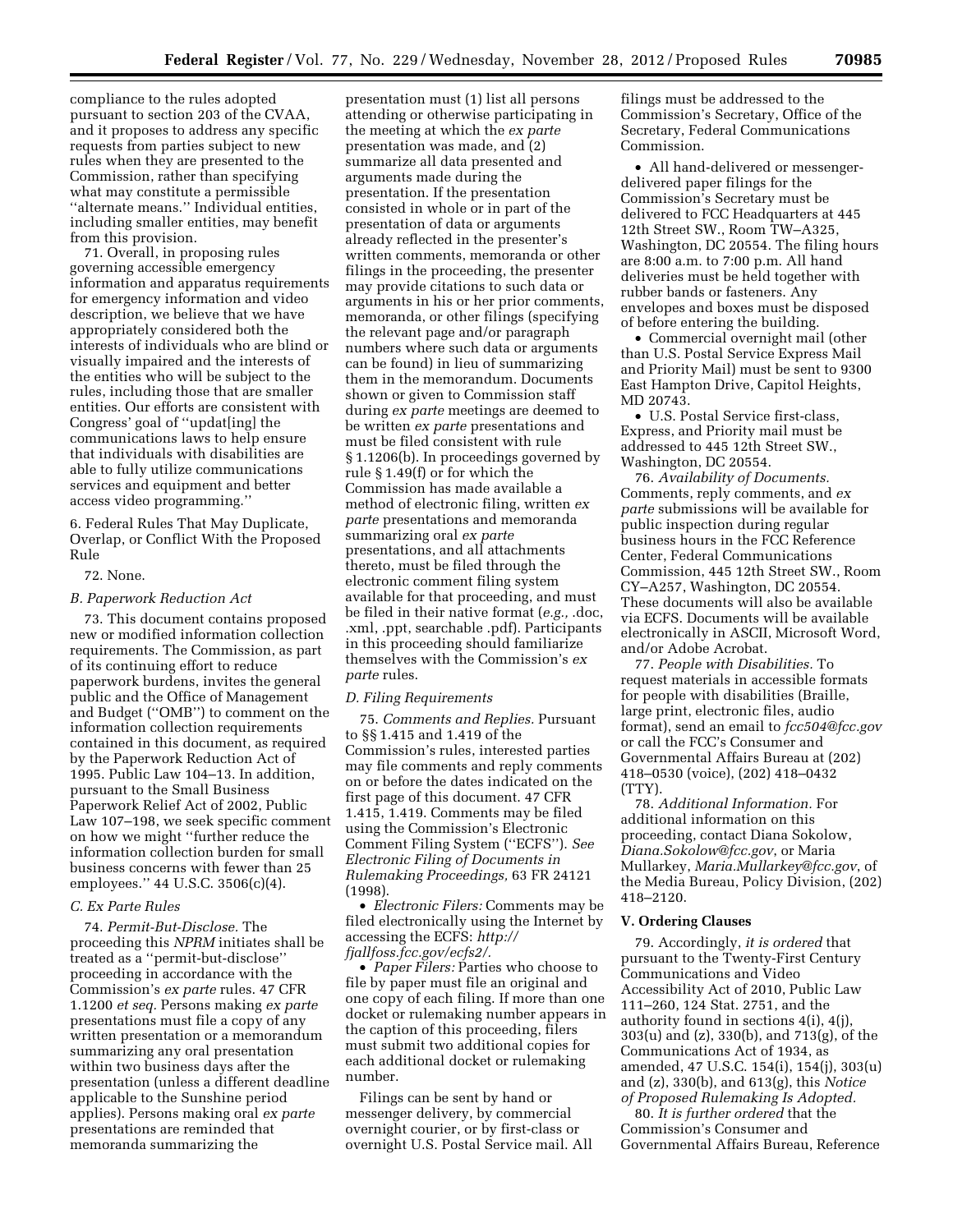Information Center, *shall send* a copy of this *Notice of Proposed Rulemaking,*  including the Initial Regulatory Flexibility Analysis, to the Chief Counsel for Advocacy of the Small Business Administration.

#### **List of Subjects in 47 CFR Part 79**

Cable television operators, Communications equipment, Multichannel video programming distributors (MVPDs), Satellite television service providers, Television broadcasters.

Federal Communications Commission.

# **Bulah P. Wheeler,**

*Associate Secretary.* 

### **Proposed Rules**

For the reasons discussed in the preamble, the Federal Communications Commission proposes to amend 47 CFR part 79 as follows:

# **PART 79—CLOSED CAPTIONING AND VIDEO DESCRIPTION OF VIDEO PROGRAMMING**

1. The authority citation for part 79 will continue to read as follows:

**Authority:** 47 U.S.C. 151, 152(a), 154(i), 303, 307, 309, 310, 330, 544a, 613, 617.

2. Amend § 79.2 by revising paragraphs (b)(1)(ii), (b)(1)(iii), and (b)(3)(ii) to read as follows:

## **§ 79.2 Accessibility of programming providing emergency information.**

- \* \* \* \* \*
- (b) \* \* \*
- $(1) * * * *$

(ii) Emergency information that is provided visually during a regularly scheduled newscast, or newscast that interrupts regular programming, must be made accessible to persons with visual disabilities; and

(iii) Emergency information that is provided visually during programming that is not a regularly scheduled newscast, or a newscast that interrupts regular programming, must be accompanied with an aural tone, and beginning [DATES TO BE DETERMINED] must be made accessible to persons with visual disabilities through the use of a secondary audio stream to provide the emergency information aurally.

- \* \* \* \* \*
	- (3) \* \* \*

(ii) Any video description provided should not block any emergency information.

\* \* \* \* \*

3. Add § 79.105 to read as follows:

#### **§ 79.105 Video description and emergency information decoder requirements for all apparatus.**

(a) Effective [DATES TO BE DETERMINED], all apparatus designed to receive or play back video programming transmitted simultaneously with sound that is part of a broadcast or multichannel video programming distributor service, if such apparatus is manufactured in the United States or imported for use in the United States and uses a picture screen of any size, must have the capability to decode and make available the following services, if technically feasible, unless otherwise provided herein:

(1) The transmission and delivery of video description services as described in § 79.3; and

(2) Emergency information in a manner that is accessible to individuals who are blind or visually impaired as described in § 79.2.

Note to paragraph (a): Apparatus includes the physical device and the video players that manufacturers install into the devices they manufacture before sale, whether in the form of hardware, software, or a combination of both, as well as any video players that manufacturers direct consumers to install after sale.

(b) *Exempt apparatus*—(1) *Displayonly monitors.* Apparatus or class of apparatus that are display-only video monitors with no playback capability are not required to comply with the provisions of this section.

(2) *Professional or commercial equipment.* Apparatus or class of apparatus that are professional or commercial equipment not typically used by the public are not required to comply with the provisions of this section.

(3)(i) *Achievable.* Manufacturers of apparatus that use a picture screen of less than 13 inches in size may petition the Commission for a full or partial exemption from the video description and emergency information requirements of this section pursuant to § 1.41 of this chapter, which the Commission may grant upon a finding that the requirements of this section are not achievable, or may assert that such apparatus is fully or partially exempt as a response to a complaint, which the Commission may dismiss upon a finding that the requirements of this section are not achievable.

(ii) The petitioner or respondent must support a petition for exemption or a response to a complaint with sufficient evidence to demonstrate that compliance with the requirements of this section is not ''achievable'' where ''achievable'' means with reasonable

effort or expense. The Commission will consider the following factors when determining whether the requirements of this section are not ''achievable:''

(A) The nature and cost of the steps needed to meet the requirements of this section with respect to the specific equipment or service in question;

(B) The technical and economic impact on the operation of the manufacturer or provider and on the operation of the specific equipment or service in question, including on the development and deployment of new communications technologies;

(C) The type of operations of the manufacturer or provider; and

(D) The extent to which the service provider or manufacturer in question offers accessible services or equipment containing varying degrees of functionality and features, and offered at differing price points.

(4) *Waiver.* Manufacturers of apparatus may petition the Commission for a full or partial waiver of the requirements of this section, which the Commission may grant upon a finding that the apparatus meets one of the following provisions:

(i) The apparatus is primarily designed for activities other than receiving or playing back video programming transmitted simultaneously with sound; or

(ii) The apparatus is designed for multiple purposes, capable of receiving or playing back video programming transmitted simultaneously with sound but whose essential utility is derived from other purposes.

4. Add § 79.106 to read as follows:

#### **§ 79.106 Video description and emergency information decoder requirements for recording devices.**

(a) Effective [DATES TO BE DETERMINED], all apparatus designed to record video programming transmitted simultaneously with sound that is part of a broadcast or multichannel video programming distributor service, if such apparatus is manufactured in the United States or imported for use in the United States, must comply with the provisions of this section except that apparatus must only do so if it is achievable as defined in § 79.105(b)(3).

Note to paragraph (a): Apparatus includes the physical device and the video players that manufacturers install into the devices they manufacture before sale, whether in the form of hardware, software, or a combination of both, as well as any video players that manufacturers direct consumers to install after sale.

(b) All apparatus subject to this section must enable the rendering or the